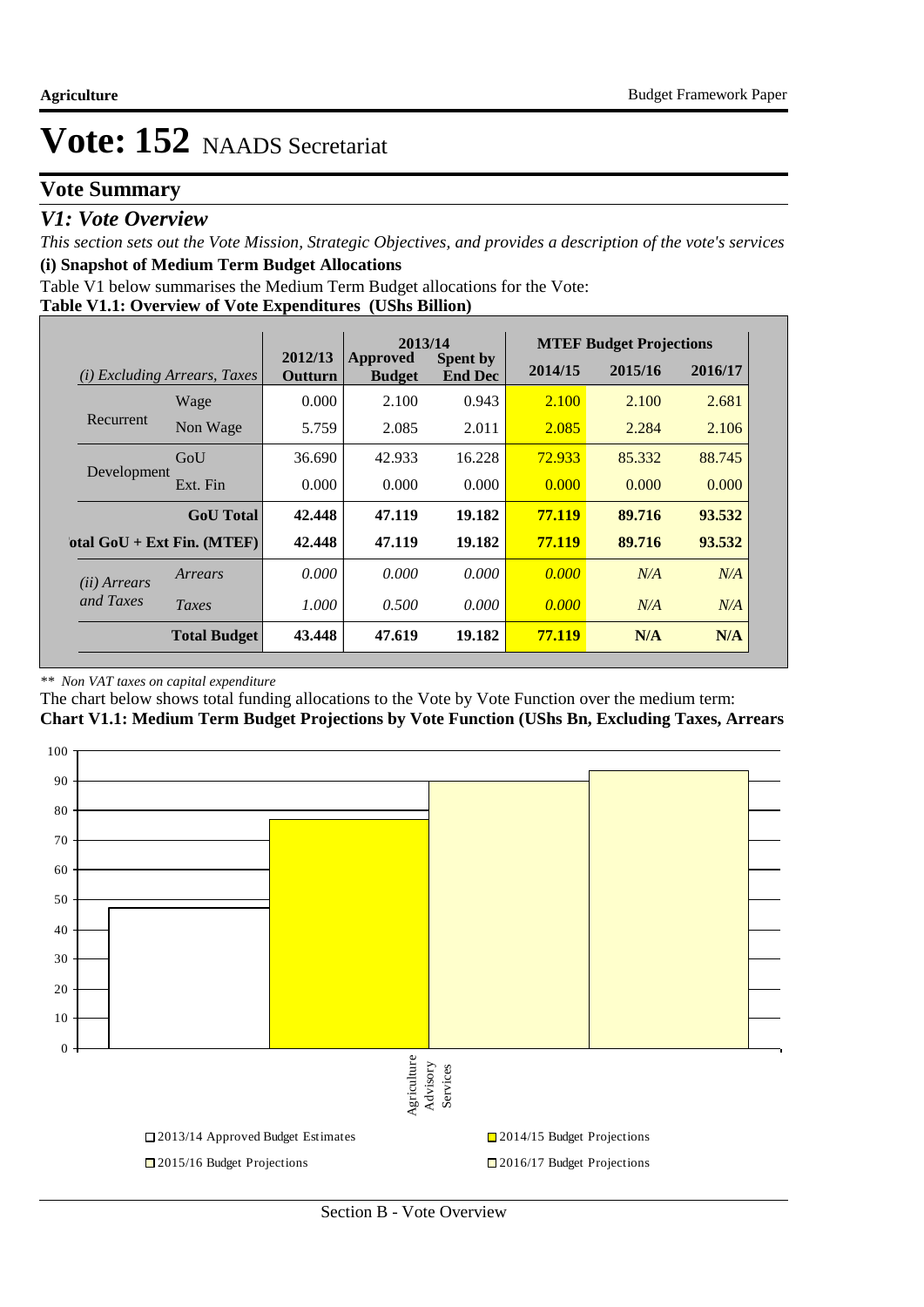### **Vote Summary**

### **(ii) Vote Mission Statement**

The Vote's Mission Statement is:

*To increase farmer access to information, knowledge and technology for profitable agricutural production*

#### **(iii) Vote Outputs which Contribute to Priority Sector Outcomes**

The table below sets out the vote functions and outputs delivered by the vote which the sector considers as contributing most to priority sector outcomes.

| <b>Sector Outcome 1:</b>                                  | <b>Sector Outcome 2:</b>                                | <b>Sector Outcome 3:</b>                                                    |
|-----------------------------------------------------------|---------------------------------------------------------|-----------------------------------------------------------------------------|
| <b>Agricultural Production and Productivity</b>           | Improved markets and increase in value<br>addition      | Improvement in the enabling<br>environment & Institutional<br>strengthening |
| <b>Vote Function: 01 54 Agriculture Advisory Services</b> |                                                         |                                                                             |
| <b>Outputs Contributing to Outcome 1:</b>                 | <b>Outputs Contributing to Outcome 2:</b>               | <b>Outputs Contributing to Outcome 3:</b>                                   |
| <b>Outputs Provided</b>                                   | <b>Outputs Provided</b>                                 | <b>Outputs Provided</b>                                                     |
| 015402 Technology promotion and farmer                    | 015401 Farmer Institutional development                 | 015404 Service provider and institution                                     |
| access to information                                     | 015403 Agri-business development and<br>market linkages | capacity development                                                        |

### *V2: Past Vote Performance and Medium Term Plans*

*This section describes past and future vote performance, in terms of key vote outputs and plans to address sector policy implementation issues.* 

#### **(i) Past and Future Planned Vote Outputs**

#### *2012/13 Performance*

In a bid to increase the effectiveness and efficiency of agricultural advisory/extension delivery to farmers, NAADS identified up to 8,370 farmer groups with a total household of 150,660 for capacity development .In line with strategy to promote technology through Public Private Partnerships (PPP), NAADS supported growing of citrus through PPP on agro-processing and mobilized communities for collective processing and marketing of maize and rice. In addition, focused and specialized training was conducted for farmer groups.

#### *Preliminary 2013/14 Performance*

Achievements (Quarter 1 FY 2013/14) by end of September 2013

#### Farmer Institutional development

TORs for procurement of Twelve (12) Zonal FID Service Providers to build capacity of District and Subcounty FID implementers submitted to the World Bank Office for approval/No-Objection; (Requests for capability statements from 35 service providers (NGOs, firms) made; 14 capability statements received so far)

• Technical Evaluation for procurement of a consultant to Assess functionality of farmer groups completed. • Two copies of reviewed FID manuals undergoing final review.

• Contract for multiplying of FID manuals awarded to best evaluated bidder

• Supervision of FID implementation in 6 districts on-going(Mbale, Kapcworwa, Agago, Kotido, Bukwo, Kotido,and Kaboong)

Technology promotion for priority commodities and farmers' access to information

• Procurement process for printing service for eight (8) technical manuals on-going.

• Test running of Milk coolers in Ssembabule & Kiruhura conducted

•Beneficiaries of 8 units of honey processing equipment (farmer members of Arua, Nebbi & West Nile Bee-Keepers Association) trained and honey processing equipment handed over

• 240, 000 pineapple suckers for beneficiary farmers in Kibaale District procured and delivery on-going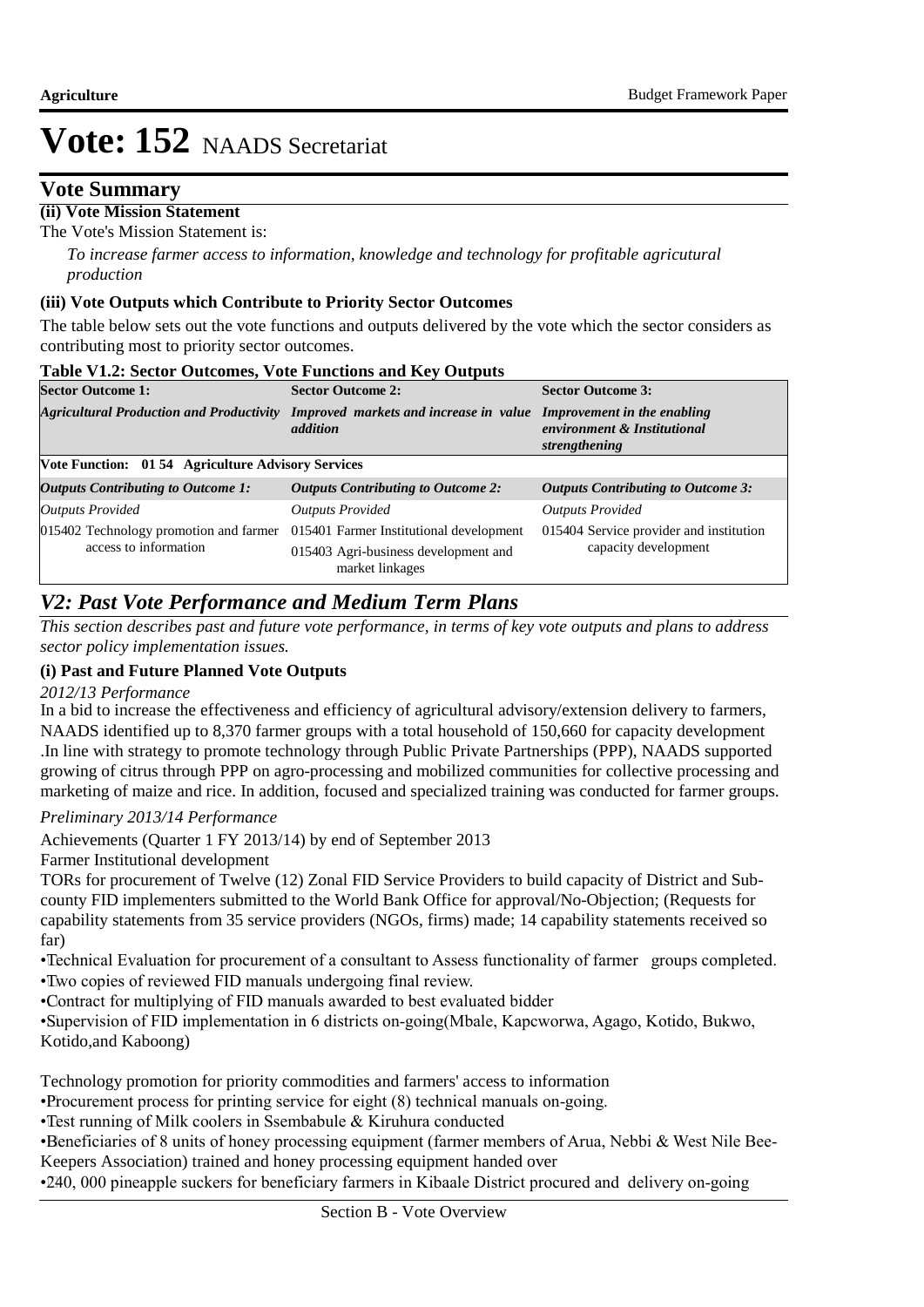### **Vote Summary**

•209, 000 kgs maize seed; 547,000 kgs bean seed to support income generating activities of civilian veterans in Luweero Triangle (War Zones) procured and delivered

• Procurement of seedlings (cassava, citrus, and mangoes) to support income generating activities of civilian veterans in Luweero Triangle (War Zones) partially done.

• Procurement and delivery of improved maize seed to support to food security interventions in various constituencies initiated.

• 168 Oxen, 84 ploughs, 84 spray pumps, 84 Acaricide were distributed in 7 districts of Arua, Zombo, Adjumani, Moyo, Yumbe, Koboko, Nebbi) for 84 demonstration sites.

• 1934 bags of cassava cuttings procured and distributed to 322 beneficiary farmers for multiplication: (7) districts of Arua, Zombo, Adjumani, Moyo, Yumbe, Koboko, Nebbi) on approximately 322 acres.

• IB5 pairs of oxen and ox ploughs supplied to 135 beneficiaries in 15 Districts Lira, Gulu, Amuru, Kitgum, Lamwo, Nwoya, Pader, Agago, Albetong, Amolatar, Apac, Dokolo, Kole, Otuke.

Agri-business development and market linkage

• An MOU with UCSCU for enhancing farmer access to financial services through provision of information on available products for farmers being developed

• Contract for a consultant to conduct market  $\&$  value chain analysis ready for signing

• One (1) draft MOU with NUCAFE for promoting Business Development Services (BDS) in place.

• Contract with Price Water Coopers (best evaluated bidder) to develop CCF framework submitted to the World Bank office for clearance.

Institutional and Human Capacity strengthened

•214 SNCs, AASPS and DARST members trained in aspects of MSIPs and adaptive research (Kachwekano ZARDI).

• 210 AASP & SNCs trained on MSIP establishment and functioning (Mbarara ZARDI).

• 114 participants participated (SNCs & AASPs trained on Farm Planning, Enterprise Selection, enterprise mix and participatory enterprise selection tools (Ngetta ZARDI).

Planning, monitoring/quality assurance and evaluation

Draft consolidated reports for quarter one, two, three and four FY 2012/13 prepared

•Draft Annual report 2012/13 prepared.

• NAADS contribution on the Government Annual Performance Report (FY 2012/13) prepared and submitted to MAAIF and OPM.

• Quarter Four reports through the Output Budgeting Tool prepared and submitted to MFPED and MAAIF. • The World Bank implementation review and supervision mission conducted

• consultancy to design an integrated web based database systems initiated

• Update of the database on staffing undertaken: To date 1277 SNCs and 2393 AASPs are recruited on running contracts, the gaps is at 335 for AASPs and 87 for SNCs.

• NAADS M&E framework and log frame undergoing review; An inception report was approved and work is on-going.

• Routine monitoring and evaluation undertaken ( Ngetta, Nabuin, Buginyanya and Mukono ZARDIs) • Sensitised technical staff on establishing a comprehensive data base on NAADS at the district and sub county (2 sub counties) level through a pilot in 8 DLGs (Mityana, Mubende, Kabarole, Kyenjojo Mbarara, Bushenyi, Lira and Gulu)

• A joint back-up support exercise was undertaken in 69 district local governments with support of technical personnel from MoLG, MAAIF and local governments.

• Monitoring , Evaluation and Coordination Committee (MEC) meetings facilitated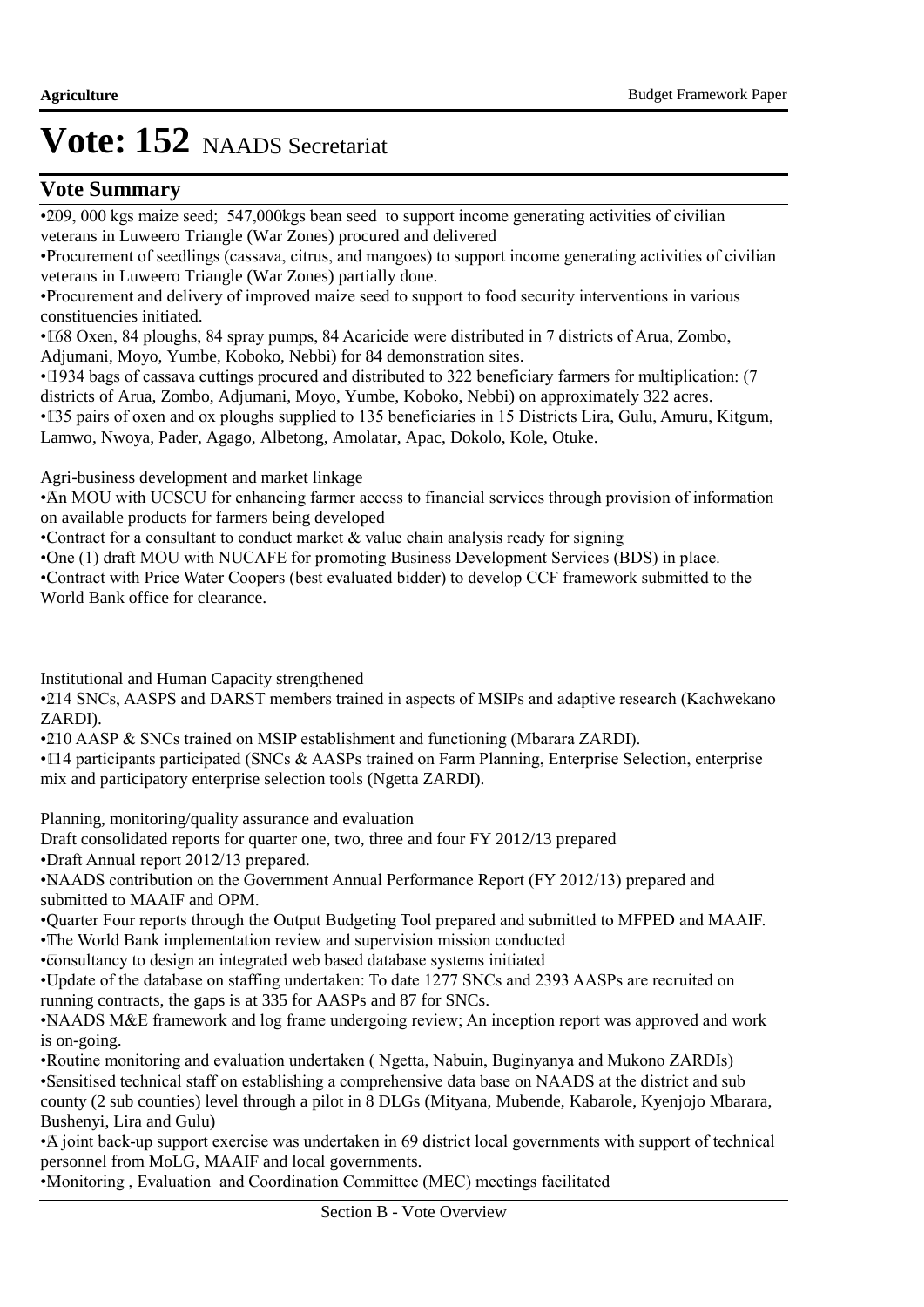### **Vote Summary**

• A consultative workshop to disseminate findings on the mid-term review of the Sembeguya Goat Breeding and Export Project held with relevant stakeholders

• 8 technical meetings (held to draft an MOU with UBOS, review approach and methodologies) for the ATAAS baseline Survey

• A retreat with the Parliamentary Sessional Committee of Agriculture conducted

• AWPB(OBT) FY 2013/14 adjusted following reduction of the MTEF ceiling from 52.118 bn to 47.118 bn • Participated in six (6) preparatory meetings for the Joint Agricultural Sector Annual Review (JASAR) 2013.

Secretariat Programme management and coordination

 Salaries paid to all 78 staff members.

• Employer's NSSF contribution remitted

•All motor vehicles were serviced and repaired where necessary.

• 2 photocopiers serviced

•EA to ED and one Librarian recruited

• 4 staff facilitated to attend short term training course.

• Draft IFRs submitted to WB

• Quarter four expenditures FY 2012/2013 analyzed.

• Conducted investigations in Hoima DLG in collaboration with other Government Agencies

• NAADS Secretariat financial and management info systems reviewed for the period Q1, Q2 and Q3 and draft report sent to Management for comments.

• Two VFM audits were done in the Districts of Tororo and Hoima. Report was released and it highlights a number of operational gaps to be filled in the program implementation

• Audit Manual undergoing review.

• Limited audit in 56 Districts conducted; CAO of each District audited was given a copy of the audit findings and were asked to send an action plan for handling the queries.

• A review of performance of community procurement report ( for Lwengo, Rakai , Homa ,Masindi, Kamuli and Buyende DLGs )

• Compliance audits on delegated procurements conducted in 35 DLGs by 6 teams drawn from PPDA,

MoLG , MAAIF and NAADS

•Six (6) contracts committee meetings held

• 3 framework contract for beans, maize and citrus seedlings signed off

• Framework contract for evaluations for seed, seedlings, machinery finalized

• Contract Managers monitored

Joint Prioritization, planning for adaptive research conducted

400 bags of cassava cuttings planted on 15 multiplication sites covering a total of 66.7 acres in Districts of Adjumani, Moyo, Koboko and Yumbe.

• 500 Kuloirer chicken distributed to 25 host farmers for adaptive research trials in Arua, Zombo and Nebbi. • 40 Mubende goats distributed to 40 farmers for adaptive research trials in Districts of Maracha, Koboko, Yumbe, Moyo and Adjumani.

• 80 bags of napier grass distributed to 3 farmers covering 3 acres for multiplication in Arua and Nebbi. • 250 kgs of simsim seeds for multiplication distributed to 25 farmers covering a total of 25 acres for multiplication in Arua,

• IB20 tissue culture banana) for adaptive research to three host farmers covering a total of 3 acres in Arua, zombo and Nebbi.

• Distributed 750 bags of NASE 14 cassava variety); Approximately 125 acres of cassava established in Budaka (4), Iganga(12), Mayuge(12), Kamuli(1) and Tororo(3).

• Distributed 16,666 tissue cultured banana plantlets: Approximately 41 acres of banana fields established in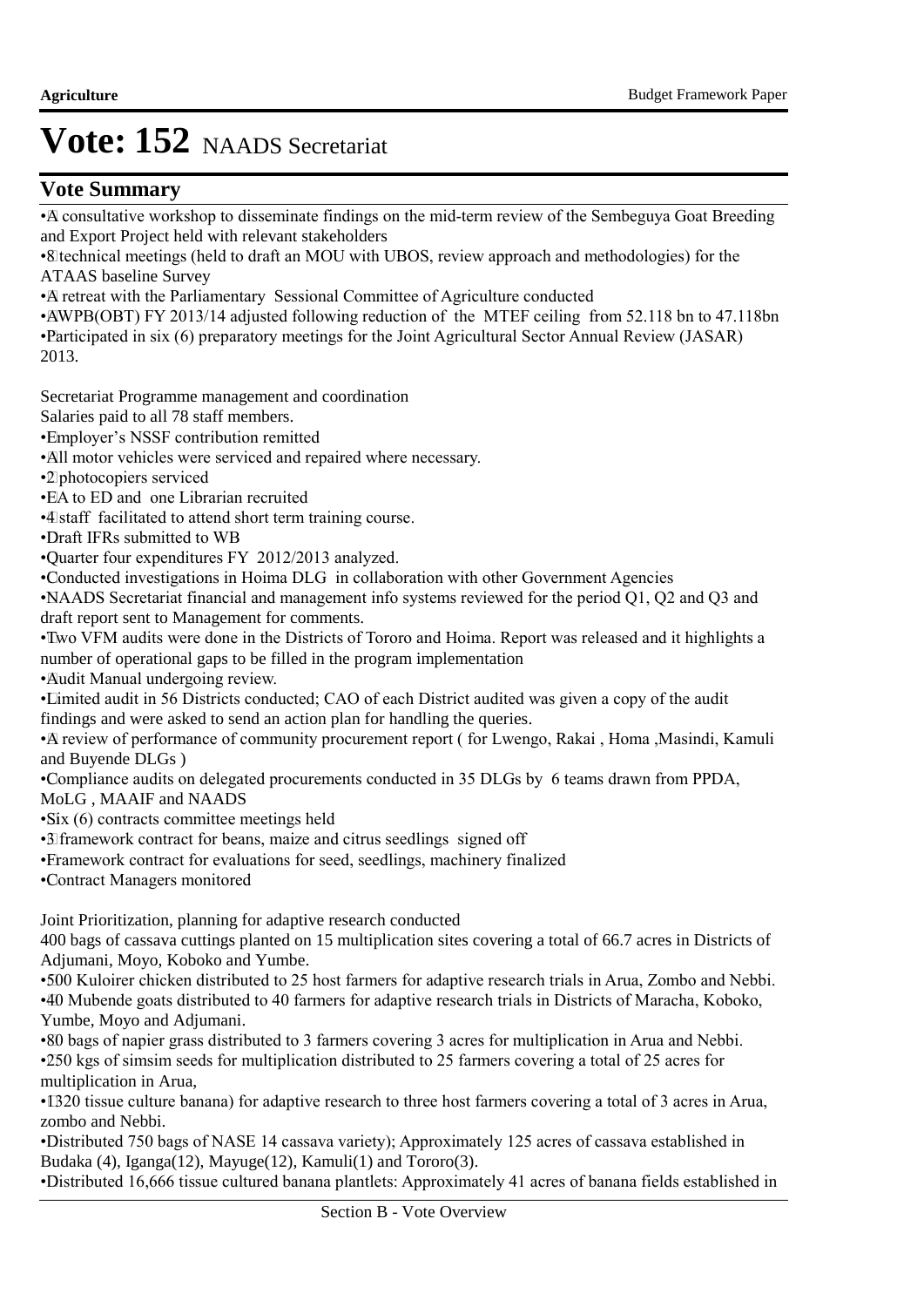### **Vote Summary**

Mbale (6), Jinja (2), Iganga(2), Mayuge (2), Luuk (2), Bulambuli (3), Bududa (20) and Manafwa (12). • 190 bags of Irish potato seed were distributed to 49 farmers in Kisoro, Kabale and Rukungiri for adaptive research trial on 19 acres of land including the ZARDI.

• Procured 145 bags of NPK 17:17:17 Fertilizer, distributed 104 bags to the same farmers to enhance potato productivity for 19 acres of land of 49 beneficiaries.

• Established 5 goat adaptive research trials in Rukungiri and 2 fish farming adaptive research trials in Kanungu and Kabale.

• 15 out of 40 acres of cassava mother gardens (NASE 14) inspected in Nakasongora, Luwero, Kayunga, Mukono, Mpigi and Kyankwazi for certification purposes. Only 15 acres of Inspected cassava mother gardens of NASE 14 were certified.

• Production of 50,000 sex reversed fish fry at Mukono ZARDI. Supported with 40 grams of (sex reversal hormones) - Work is still ongoing. Ready sex reversed fish fry to be transformed to selected farmers for on farm trial in the districts of Masaka, Wakiso.

• 45 Pasture Demonstration sites (1 acre per site) established in Mbarara, Bushenyi, Ibanda, Kiruhura, Ntungamo, Lyatonde.

• Pumpkins (orphan crop) promoted and demonstrated involving 75 farmer groups in the 10 districts in the zone (Rakai, Mbarara, Mitooma, Sheema, Kiruhura, Ibanda, Ntungamo, Bushenyi, Rubirizi and Isingiro). • 10 Acres of NASE 14 variety established at Makenke Baracks, Mbarara district.

• 4,050 bags of cassava cuttings distributed to 15 districts of Lira, Gulu, Amuru, Kitgum, Lamwo, Nwoya, Pader, Agago, Albetong, Amolatar, Apac, Dokolo, Kole, Otuke and Oyam where 135 multiplication sites were established on a total of 675 acres.

• Il calves born from 15 heifers meant for multiplication (5 males and 6 females); over 15 liters of milk are produced per day per heifer.

640 bags of NASE 14 cassava procured and distributed in 10 districts; 8 trial sites in Teso (Serere, Soroti, Ngora, Kumi, Bukedea, Kaberamaido, Katakwi and Amuria) and 2 trial sites in Karamoja (Kotido and Abim). The total acreage used is approximately 107 acres.

• 175 bags of gnuts serenut 2,5,6 procured and 8 trial sites of Gnuts established covering total of 175 acres in (Serere, Soroti, Ngora, Kumi, Bukedea, Kaberamaido, Katakwi and Amuria)

• 72 Mubende goats procured and 10 adaptive research trials for goats established; 7 goat trial sites in Karamoja (Moroto, Abim, Napak, Kotido, Kaabong, Amudati and Nakapiripirit and 3 in Teso (Soroti, Kaberamaido and Amuria)

• Five multiplication fields of quarter an acre each were established using three varieties of pasture and Irish potatoes, two in Kabarole,two Ntoroko and one Kamwenge District, Pasture include Chrolis Gayana, Dihicos Lablab, Centrocema and Stylothesis. Irish potatoes varieties are Victoria and Kachpot.

Sustainable Land Management(SLM) Technology packages promoted

Conducted 2 field days in Bushenyi and Rakai districts on SLM activities (Mbarara ZARDI)

Research-extension-farmer linkage strengthened

• 8 TLIOs Employment contracts facilitated.

Public-Private Partnerships for agro-processing and value addition for priority commodities under CCF

• Technology inputs procured and distributed to beneficiary farmers.

Monitoring/Quality assurance on priority commodities

- Verification reports for various delegated procurements are in place.

Purchase of Office and ICT Equipment, including Software

Held a joint NARO and NAADS workshop (for senior management) in Mukono Colline Hotel to discuss results of the 6-months ICT pilot study in Serere District on mobile application in agricultural advisory services

• Implemented the higher level platform for Microsoft applications (Exchange, OS for server and client,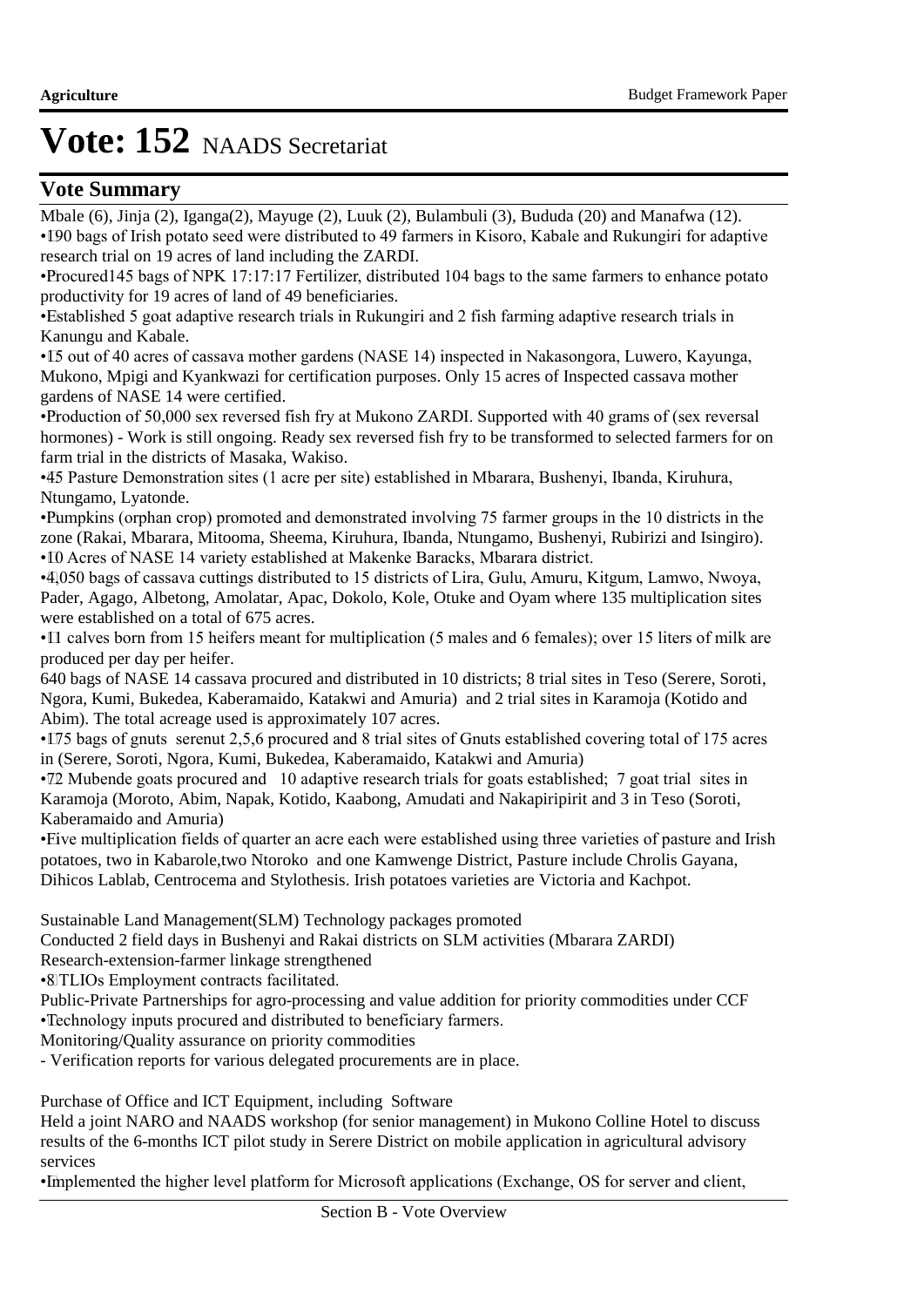### **Vote Summary**

Hyper-V, etc), server room power distribution and re-alignment, and enhanced security implementation and configuration (DHCP, CISCO Firewall, and refined routing).

• Continued facilitation in the design, re-development and fine-tuning of the key component of the NAADS website i.e. members agricultural portal.

• Carried out the national-wide feasibility study to determine agricultural information needs for all beneficiaries of NARO and NAADS in the 9 agro-ecological zones in the districts of Kabale, Mbarara, Mukono, Tororo, Soroti, Lira, Arua, Hoima, and Kabarole.

• Developed ToRs for the procurement of an online eProcurement system that will enhance existing system in use.

• Re-alignment and re-configuration of the National Farmers Call Centre running on CISCO platform. The platform operated by three (3) Agents is being tested and refined before launch. In close partnership with Makerere University, NAADS shall integrate the existing NFCC with the Agricultural Innovation System Brokerage Association (AGINSBA) of Makerere University for enhanced services. The AGINSBA shall provide an IVR and Web-based SMS Systems under an MoU arrangement.

• Implementation of the E1 link in support of National Farmers Call Centre. The link can support 256 calls (in-coming/out-going) at once.

### **Table V2.1: Past and 2014/15 Key Vote Outputs\***

| Vote, Vote Function<br><b>Key Output</b>          | 2013/14<br><b>Approved Budget and</b><br><b>Planned outputs</b>                                                                                                                                                                                                                                                                                                                                                                                                                                                                                                                                                                                                                                                                                                                                                                                                                                                                                                                                                    | <b>Spending and Outputs</b><br><b>Achieved by End Dec</b>                                                                                                                                                                                                                                                                                                                                                                                                                                                                                                                                                                                                                                                                                                         | 2014/15<br><b>Proposed Budget and</b><br><b>Planned Outputs</b>                                                                                                                                                                                                                                                                                                                                                                                                                                                                                                                                                                                                                                                                                                                                                                         |
|---------------------------------------------------|--------------------------------------------------------------------------------------------------------------------------------------------------------------------------------------------------------------------------------------------------------------------------------------------------------------------------------------------------------------------------------------------------------------------------------------------------------------------------------------------------------------------------------------------------------------------------------------------------------------------------------------------------------------------------------------------------------------------------------------------------------------------------------------------------------------------------------------------------------------------------------------------------------------------------------------------------------------------------------------------------------------------|-------------------------------------------------------------------------------------------------------------------------------------------------------------------------------------------------------------------------------------------------------------------------------------------------------------------------------------------------------------------------------------------------------------------------------------------------------------------------------------------------------------------------------------------------------------------------------------------------------------------------------------------------------------------------------------------------------------------------------------------------------------------|-----------------------------------------------------------------------------------------------------------------------------------------------------------------------------------------------------------------------------------------------------------------------------------------------------------------------------------------------------------------------------------------------------------------------------------------------------------------------------------------------------------------------------------------------------------------------------------------------------------------------------------------------------------------------------------------------------------------------------------------------------------------------------------------------------------------------------------------|
| <b>Vote: 152 NAADS Secretariat</b>                |                                                                                                                                                                                                                                                                                                                                                                                                                                                                                                                                                                                                                                                                                                                                                                                                                                                                                                                                                                                                                    |                                                                                                                                                                                                                                                                                                                                                                                                                                                                                                                                                                                                                                                                                                                                                                   |                                                                                                                                                                                                                                                                                                                                                                                                                                                                                                                                                                                                                                                                                                                                                                                                                                         |
| Vote Function: 0154 Agriculture Advisory Services |                                                                                                                                                                                                                                                                                                                                                                                                                                                                                                                                                                                                                                                                                                                                                                                                                                                                                                                                                                                                                    |                                                                                                                                                                                                                                                                                                                                                                                                                                                                                                                                                                                                                                                                                                                                                                   |                                                                                                                                                                                                                                                                                                                                                                                                                                                                                                                                                                                                                                                                                                                                                                                                                                         |
| <b>Output: 015401</b>                             | <b>Farmer Institutional development</b>                                                                                                                                                                                                                                                                                                                                                                                                                                                                                                                                                                                                                                                                                                                                                                                                                                                                                                                                                                            |                                                                                                                                                                                                                                                                                                                                                                                                                                                                                                                                                                                                                                                                                                                                                                   |                                                                                                                                                                                                                                                                                                                                                                                                                                                                                                                                                                                                                                                                                                                                                                                                                                         |
| Description of Outputs:                           | 30 talk shows for disseminating<br>FID information on radio;<br>Capacity of 4316 District (DCO<br>and DCDO) and sub county<br>staff (CDOs and<br>AASPs)developed in formation<br>and strengthening of farmer<br>groups and HLFOs; 11220<br>training materials printed;<br>11220 farmer group registration<br>certificates procured; 44000<br>farmer group Registration<br>Forms procured; Functionality<br>of farmer groups assessed; 12<br>FID Service Providers to carry<br>out needs assessment put in<br>place; Training materials for<br>FID (NAADS and other<br>partners) reviewed and updated;<br>9 field review meetings held to<br>monitor and supervise FID<br>implementation in the 9 zones;<br>40 districts supervised on FID<br>implementation; 7 session for<br>capacity development conducted evaluated bidder<br>for input suppliers<br>Youth, Women and People<br>With Disabilities agricultural<br>model farmers identified and<br>Awarded within 112 districts,<br>Schools farming club project | - TORs for procurement of<br>Twelve (12) Zonal FID Service<br>Providers to build capacity of<br>District and Sub-county FID<br>implementers submitted to the<br>World Bank Office for<br>approval/No-Objection;<br>(Requests for capability<br>statements from 35 service<br>providers (NGOs, firms) made;<br>14 capability statements<br>received so far)<br>- Technical Evaluation for<br>procurement of a consultant to<br>Assess functionality of farmer<br>groups completed.<br>- Two copies of reviewed FID<br>manuals undergoing final<br>review.<br>- Contract for multiplying of<br>FID manuals awarded to best<br>- Supervision of FID<br>implementation in 6 districts on-<br>going(Mbale, Kapcworwa,<br>Agago, Kotido, Bukwo,<br>Kotido, and Kaboong) | - Contracting 12 regional FID<br>service providers to support the<br>formation and strengthening of<br>farmer groups and HLFOs in all<br>the zones:<br>- Develop and translate training<br>materials for FID;<br>- Printing copies of FID<br><b>Training Materials;</b><br>- Disseminating FID info in the<br>media – print/ electronic media;<br>- Hold regional review meetings<br>to monitor and supervise FID<br>implementation in 9 regions;<br>- Procure a consultant to carry<br>out external quality assessment<br>of HLFOs, including<br>development of database for<br><b>HLFOs</b><br>- Technical supervision of FID<br>implementation in 61 districts (<br>Regional service providers,<br>District staff, CBFs/ Group<br>promoters, FF and LG staff,<br>HLFOs, etc.; Hold annual<br>national farmer forum review<br>meeting |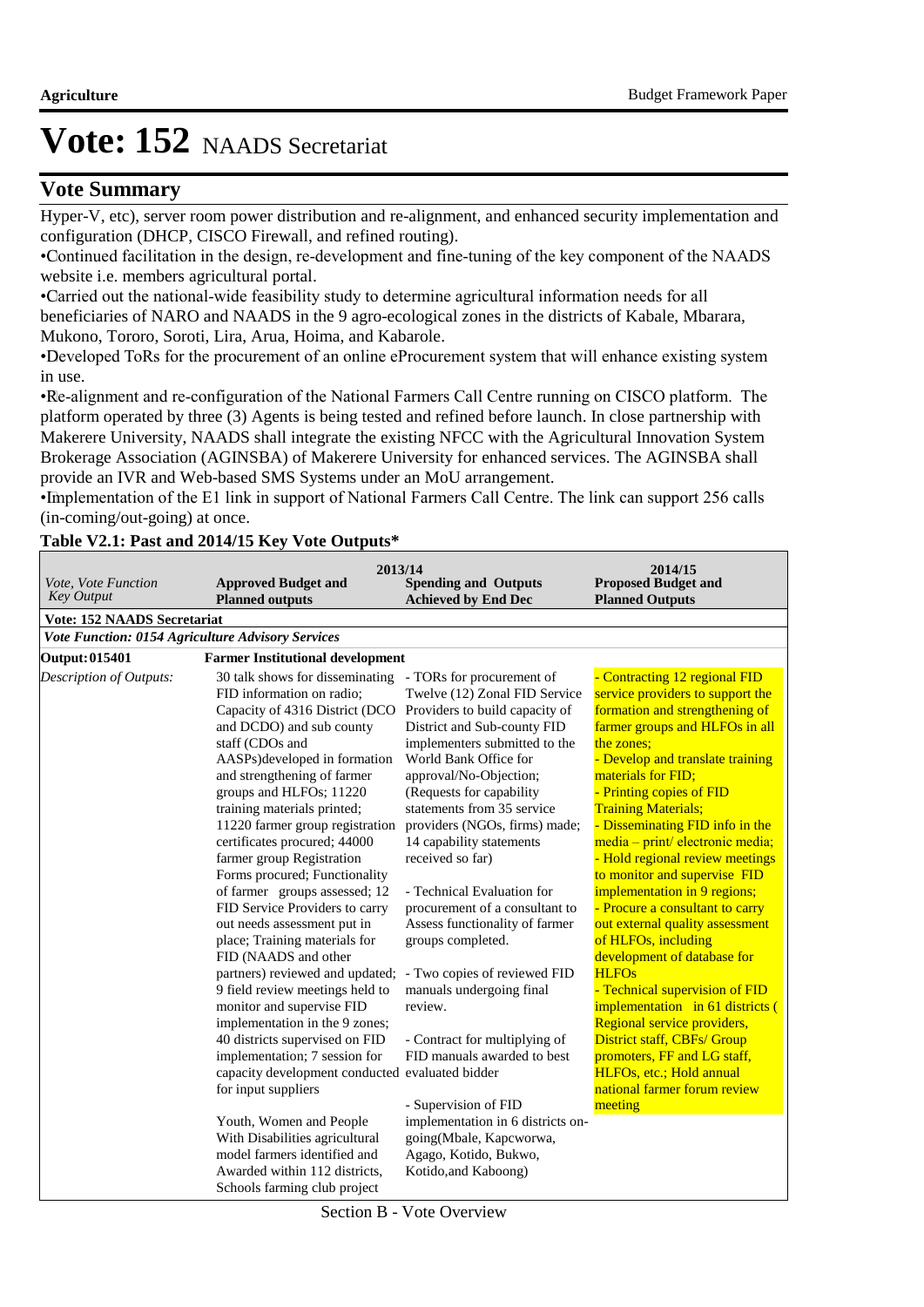| Vote, Vote Function<br><b>Key Output</b>                                   | <b>Approved Budget and</b><br><b>Planned outputs</b>                                                                                                                                                                                                                                                                                                                                                                                                                                                                                                                                                                                                                                                                                                                                                                                 | 2013/14<br><b>Spending and Outputs</b><br><b>Achieved by End Dec</b>                                                                                                                                                                                                                                                                                                                                                                                                                                                                                                                                                                                                                                                                                                                                                        |       | 2014/15<br><b>Proposed Budget and</b><br><b>Planned Outputs</b>                                                                                                                                                                                                                                                                       |       |
|----------------------------------------------------------------------------|--------------------------------------------------------------------------------------------------------------------------------------------------------------------------------------------------------------------------------------------------------------------------------------------------------------------------------------------------------------------------------------------------------------------------------------------------------------------------------------------------------------------------------------------------------------------------------------------------------------------------------------------------------------------------------------------------------------------------------------------------------------------------------------------------------------------------------------|-----------------------------------------------------------------------------------------------------------------------------------------------------------------------------------------------------------------------------------------------------------------------------------------------------------------------------------------------------------------------------------------------------------------------------------------------------------------------------------------------------------------------------------------------------------------------------------------------------------------------------------------------------------------------------------------------------------------------------------------------------------------------------------------------------------------------------|-------|---------------------------------------------------------------------------------------------------------------------------------------------------------------------------------------------------------------------------------------------------------------------------------------------------------------------------------------|-------|
| Performance Indicators:                                                    | initiated and supported in 81<br>schools in 27 districts,,8<br>agricultural Co-curricular<br>activity competitions conducted<br>in 8 zones, 180 groups of Youth,<br>Women, people in special needs<br>and PWD farmers gender<br>mainstreamed in 9 zones,<br>Youth, Women and PWDs<br>farmers with HIV and AIDS in<br>NAADs groups identified,<br>trained and supported in 4<br>zones, 5 Mind Set Change<br>trainings conducted among<br>Youth, Women and People with<br>disabilities, NAADS Annual<br>performance reviewed                                                                                                                                                                                                                                                                                                           |                                                                                                                                                                                                                                                                                                                                                                                                                                                                                                                                                                                                                                                                                                                                                                                                                             |       |                                                                                                                                                                                                                                                                                                                                       |       |
| No. of district local<br>government staff trained on<br>FID implementation | 4316                                                                                                                                                                                                                                                                                                                                                                                                                                                                                                                                                                                                                                                                                                                                                                                                                                 | $\boldsymbol{0}$                                                                                                                                                                                                                                                                                                                                                                                                                                                                                                                                                                                                                                                                                                                                                                                                            |       | 1475                                                                                                                                                                                                                                                                                                                                  |       |
| Output Cost: UShs Bn:                                                      | 2.241                                                                                                                                                                                                                                                                                                                                                                                                                                                                                                                                                                                                                                                                                                                                                                                                                                | $UShs Bn$ :                                                                                                                                                                                                                                                                                                                                                                                                                                                                                                                                                                                                                                                                                                                                                                                                                 | 0.135 | <b>UShs Bn:</b>                                                                                                                                                                                                                                                                                                                       | 2.041 |
| Output: 015402<br>Description of Outputs:                                  | Technology promotion for priority commodities and farmers' access to information<br>10 Technical<br>materials/information sourced,<br>Translated and disseminated;<br>Capacity of 7 input dealers<br>developed in the 9 Zones;<br>technical audit and quality<br>assurance supported and<br>backstopped in 9 zones, 4<br>national strategic and periodic<br>technical supervision<br>undertaken on a quarterly basis;<br>Various technologies (in<br>production, value<br>addition/processing, water etc.)<br>promoted, Technical<br>supervision and capacity<br>development undertaken in 9<br>ZARDIS, 13 Technical audits<br>undertaken in 9 ZARDIS,<br>Special Intervention priorities<br>supported as sited in 111 district<br>LGs and KCCA; 13 trainings<br>held for Service providers<br>institutional capacity<br>development | - Procurement process for<br>printing service for eight (8)<br>technical manuals on-going.<br>- Test running of Milk coolers<br>in Ssembabule & Kiruhura<br>conducted<br>- Beneficiaries of 8 units of<br>honey processing equipment<br>(farmer members of Arua,<br>Nebbi & West Nile Bee-<br>Keepers Association) trained<br>and honey processing<br>equipment handed over<br>- 240, 000 pineapple suckers for<br>beneficiary farmers in Kibaale<br>District procured and delivery<br>on-going<br>$-209,000$ kgs maize seed;<br>547,000 kgs bean seed to<br>support income generating<br>activities of civilian veterans in<br>Luwero Triangle (War Zones)<br>procured and delivered<br>- Procurement of seedlings<br>(cassava, citrus, and mangoes)<br>to support income generating<br>activities of civilian veterans in |       | - Sourcing, Translating and<br>disseminating Technical<br>materials/information;<br>- Develop capacity of input<br>dealers in the 9 Zones;<br>- Promote various technologies<br>(production, value<br>addition/processing, water etc.);<br>- Undertake National strategic<br>and periodic technical<br>supervision in the 4 Quarters; |       |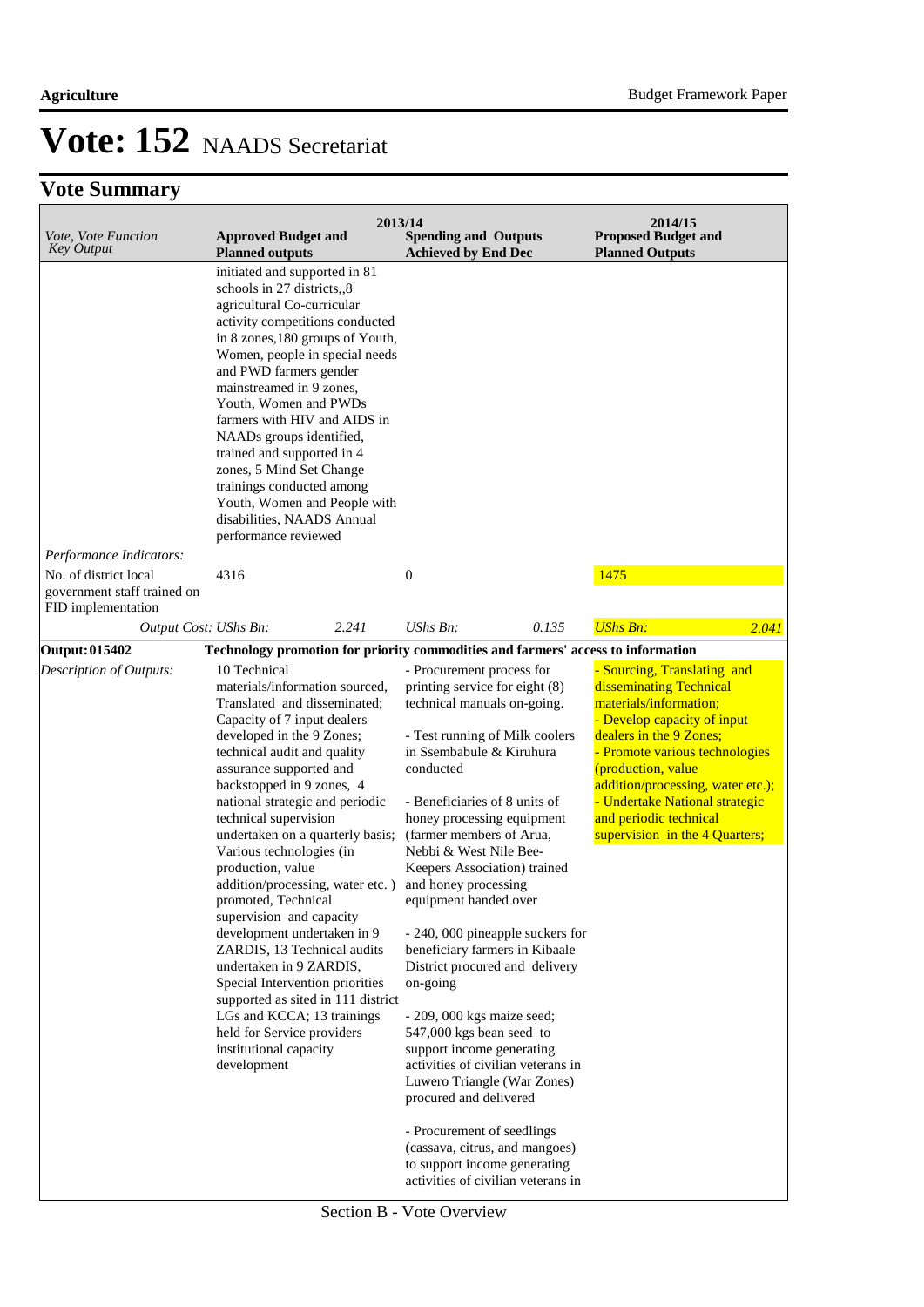| Vote, Vote Function<br><b>Key Output</b>  | <b>Approved Budget and</b><br><b>Planned outputs</b>                                                                                                                                                                                                                                                                                                                                                                                                                                                                                                       | 2013/14<br><b>Spending and Outputs</b><br><b>Achieved by End Dec</b>                                                                                                                                                                                                                                                                                                                                                                                 | 2014/15<br><b>Proposed Budget and</b><br><b>Planned Outputs</b>                                                                                                                                                                                                                                                                                                                                                                                                                            |
|-------------------------------------------|------------------------------------------------------------------------------------------------------------------------------------------------------------------------------------------------------------------------------------------------------------------------------------------------------------------------------------------------------------------------------------------------------------------------------------------------------------------------------------------------------------------------------------------------------------|------------------------------------------------------------------------------------------------------------------------------------------------------------------------------------------------------------------------------------------------------------------------------------------------------------------------------------------------------------------------------------------------------------------------------------------------------|--------------------------------------------------------------------------------------------------------------------------------------------------------------------------------------------------------------------------------------------------------------------------------------------------------------------------------------------------------------------------------------------------------------------------------------------------------------------------------------------|
|                                           |                                                                                                                                                                                                                                                                                                                                                                                                                                                                                                                                                            | Luwero Triangle (War Zones)<br>initiated.                                                                                                                                                                                                                                                                                                                                                                                                            |                                                                                                                                                                                                                                                                                                                                                                                                                                                                                            |
|                                           |                                                                                                                                                                                                                                                                                                                                                                                                                                                                                                                                                            | - Procurement and delivery of<br>improved maize seed to support<br>to food security interventions in<br>various constituencies initiated.                                                                                                                                                                                                                                                                                                            |                                                                                                                                                                                                                                                                                                                                                                                                                                                                                            |
|                                           |                                                                                                                                                                                                                                                                                                                                                                                                                                                                                                                                                            | - 168 Oxen, 84 ploughs, 84<br>spray pumps, 84 Acaricide were<br>distributed in 7 districts of Arua,<br>Zombo, Adjumani, Moyo,<br>Yumbe, Koboko, Nebbi) for 84<br>demonstration sites.                                                                                                                                                                                                                                                                |                                                                                                                                                                                                                                                                                                                                                                                                                                                                                            |
|                                           |                                                                                                                                                                                                                                                                                                                                                                                                                                                                                                                                                            | - 1934 bags of cassava cuttings<br>procured and distributed to 322<br>beneficiary farmers for<br>multiplication: (7 districts of<br>Arua, Zombo, Adjumani, Moyo,<br>Yumbe, Koboko, Nebbi) on<br>approximately 322 acres.                                                                                                                                                                                                                             |                                                                                                                                                                                                                                                                                                                                                                                                                                                                                            |
|                                           |                                                                                                                                                                                                                                                                                                                                                                                                                                                                                                                                                            | - 135 pairs of oxen and ox<br>ploughs supplied to 135<br>beneficiaries in 15 Districts<br>Lira, Gulu, Amuru, Kitgum,<br>Lamwo, Nwoya, Pader, Agago,<br>Alebtong, Amolatar, Apac,<br>Dokolo, Kole, Otuke.                                                                                                                                                                                                                                             |                                                                                                                                                                                                                                                                                                                                                                                                                                                                                            |
| Performance Indicators:                   |                                                                                                                                                                                                                                                                                                                                                                                                                                                                                                                                                            |                                                                                                                                                                                                                                                                                                                                                                                                                                                      | 16                                                                                                                                                                                                                                                                                                                                                                                                                                                                                         |
| No. of technology materials<br>multiplied | 15                                                                                                                                                                                                                                                                                                                                                                                                                                                                                                                                                         | 6                                                                                                                                                                                                                                                                                                                                                                                                                                                    |                                                                                                                                                                                                                                                                                                                                                                                                                                                                                            |
| Output Cost: UShs Bn:                     | 7.130                                                                                                                                                                                                                                                                                                                                                                                                                                                                                                                                                      | UShs Bn:<br>0.173                                                                                                                                                                                                                                                                                                                                                                                                                                    | <b>UShs Bn:</b><br>38.812                                                                                                                                                                                                                                                                                                                                                                                                                                                                  |
| Output: 015403<br>Description of Outputs: | Agri-business development and market linkage<br>10 Gross Margin analysis<br>studies for 10 enterprises<br>chain analysis studies for 10<br>enterprises conducted; 4488<br>fliers with literature on gross<br>margins and market surveys<br>printed and distributed to<br>farmer groups in all the 112<br>Districts; Capacity for 2594<br>District and sub-county staff<br>from all the 112 districts<br>developed (1364 SNCs, 782<br>AASPS, 448 SMS) in<br>Enterprise Selection and farm<br>level business skills through 20<br>regional workshops held, 1 | - An MOU with UCSCU for<br>enhancing farmer access to<br>conducted; 10 Market and value financial services through<br>provision of information on<br>available products for farmers<br>being developed<br>- Contract for a consultant to<br>conduct market & value chain<br>analysis ready for signing<br>- One (1) draft MOU with<br>NUCAFE for promoting<br><b>Business Development Services</b><br>(BDS) in place.<br>- Contract with Price Water | - Conduct Gross Margin<br>analysis studies for 5<br>enterprises; Conduct market<br>and value chain analysis studies<br>for 5 enterprises, Train 2,594<br>District and sub-county staff<br>from all the $112$ districts $(1,364)$<br>SNCs, 782 AASPS, 448 SMS)<br>in Enterprise Selection and farm<br>level business skills;<br>- Supervise Agribusiness<br>business development services<br>implementation in 27 Districts;<br>- Hold meetings to review<br>implementation of Agribusiness |
|                                           | training manual on enterprise<br>selection and farm level<br>business skills developed, 2                                                                                                                                                                                                                                                                                                                                                                                                                                                                  | Coopers (best evaluated bidder)<br>to develop CCF framework<br>submitted to the World Bank                                                                                                                                                                                                                                                                                                                                                           | <b>Advisory Services in selected</b><br>districts; Procure a consultant to<br>translate 1 training manual on                                                                                                                                                                                                                                                                                                                                                                               |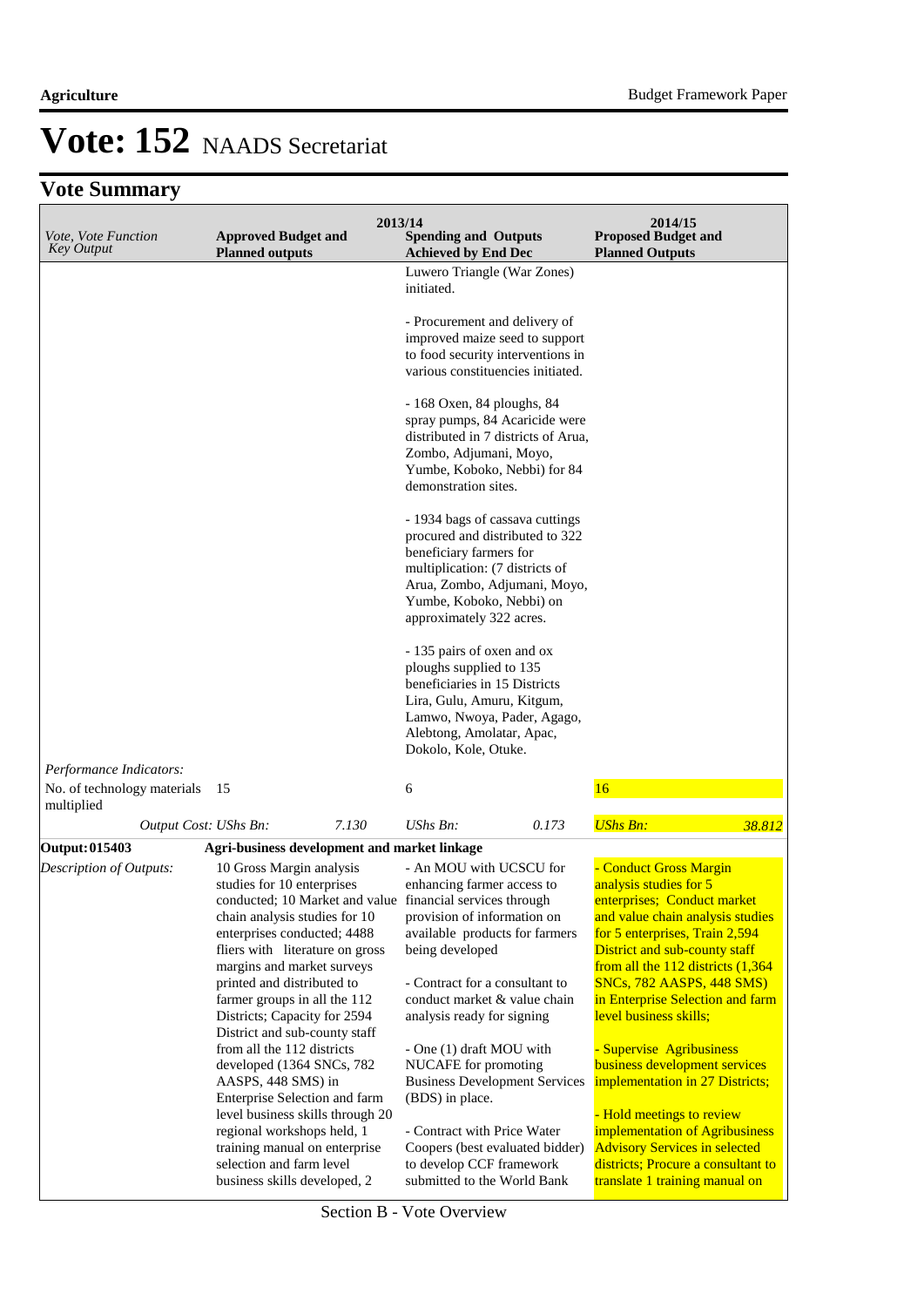| Vote, Vote Function<br><b>Key Output</b> | 2013/14<br><b>Approved Budget and</b><br><b>Planned outputs</b> | <b>Spending and Outputs</b><br><b>Achieved by End Dec</b> | 2014/15<br><b>Proposed Budget and</b><br><b>Planned Outputs</b> |
|------------------------------------------|-----------------------------------------------------------------|-----------------------------------------------------------|-----------------------------------------------------------------|
|                                          | Secretariat staff and 100 District office for clearance.        |                                                           | enterprise selection and farm                                   |
|                                          | based staff facilitated to support                              |                                                           | level business skills into 10                                   |
|                                          | gross margin analysis studies,                                  |                                                           | local languages (Luganda,                                       |
|                                          | enterprise selection and market                                 |                                                           | Runyankore, Rutooro, Rukonzo,                                   |
|                                          | surveys,                                                        |                                                           | Lugisu, Kupsabin, Karimajong,                                   |
|                                          | 20 Back to office reports on                                    |                                                           | Itesot, Luo, Lugbara);                                          |
|                                          | progress of gross margin                                        |                                                           |                                                                 |
|                                          | analysis studies, enterprise                                    |                                                           | - Print 6,000 copies of 10                                      |
|                                          | selection and market surveys                                    |                                                           | translated training manuals on                                  |
|                                          | made, District based Market                                     |                                                           | enterprise selection and farm                                   |
|                                          | Studies conducted throughout                                    |                                                           | level business skills;                                          |
|                                          | the country, data collected and                                 |                                                           |                                                                 |
|                                          | analyzed, 2 National Level                                      |                                                           | - Carry out supervision visits on                               |
|                                          | partnerships to disseminate                                     |                                                           | studies on gross margin analysis                                |
|                                          | market information through                                      |                                                           | studies, market studies and                                     |
|                                          | public media developed, 120                                     |                                                           | value chain analysis;                                           |
|                                          | market information radio                                        |                                                           |                                                                 |
|                                          | programs broadcasted on 10                                      |                                                           | - Print and distribute 4,488                                    |
|                                          | radio stations, Capacity of 112                                 |                                                           | fliers with literature on gross                                 |
|                                          | District staff to collect and                                   |                                                           | margins and market surveys to                                   |
|                                          | Disseminate market information                                  |                                                           | farmer groups in all the 112                                    |
|                                          |                                                                 |                                                           | Districts;                                                      |
|                                          | built, 4 capacity building                                      |                                                           |                                                                 |
|                                          | workshops held, 112 District                                    |                                                           |                                                                 |
|                                          | staff facilitate\d to collect and                               |                                                           | - Conduct District based Market                                 |
|                                          | disseminate market information                                  |                                                           | Studies throughout the country,                                 |
|                                          | to sub-counties, 4488 flier on                                  |                                                           | collect and analyze data;                                       |
|                                          | market information printed and                                  |                                                           |                                                                 |
|                                          | distributed to 112 districts,                                   |                                                           | - Print and distribute 4,488                                    |
|                                          | Collaborations with 2 financial                                 |                                                           | fliers on market information                                    |
|                                          | institutions for enhancing                                      |                                                           | /opportunities to 112 districts;                                |
|                                          | farmer access to credit                                         |                                                           |                                                                 |
|                                          | established, 14 contracts for co-                               |                                                           | - Hold 86 Radio talk shows on                                   |
|                                          | funding provision of business                                   |                                                           | <b>Market information;</b>                                      |
|                                          | development services signed, 3                                  |                                                           |                                                                 |
|                                          | National wide partnerships for                                  |                                                           | - Produce 4 News Paper                                          |
|                                          | processing and value addition                                   |                                                           | pullouts on market information;                                 |
|                                          | with HLFOs supported, 4                                         |                                                           |                                                                 |
|                                          | National level platforms for key                                |                                                           | - Develop 2 MOUs with                                           |
|                                          | players in value chains held,                                   |                                                           | financial institutions for                                      |
|                                          | Thematic evaluation studies on                                  |                                                           | enhancing farmer access to                                      |
|                                          | various enterprises undertaken;                                 |                                                           | credit;                                                         |
|                                          | 10 Zonal partnerships for                                       |                                                           |                                                                 |
|                                          | promoting value chains in                                       |                                                           | - Develop 14 MOUs for                                           |
|                                          | selected enterprises established;                               |                                                           | provision of Business                                           |
|                                          | 30 District/Inter district                                      |                                                           | development services to                                         |
|                                          | partnerships for promoting                                      |                                                           | HLFO <sub>s</sub> ;                                             |
|                                          | value chains in selected                                        |                                                           |                                                                 |
|                                          | enterprises (Nucleus farmers)                                   |                                                           | - Establish 40 Zonal /Inter-                                    |
|                                          | established; 2 National Level                                   |                                                           | district partnerships for                                       |
|                                          | Platforms for key players in                                    |                                                           | promoting value chains in                                       |
|                                          | Value Chain established; 1                                      |                                                           | selected enterprises;                                           |
|                                          | contract signed for Agency                                      |                                                           |                                                                 |
|                                          | managing CCF monitored by                                       |                                                           | - Establish 4 National level plat                               |
|                                          | private company; 1Selection                                     |                                                           | forms for key players in 4 value                                |
|                                          | agency in put in place and                                      |                                                           |                                                                 |
|                                          | functional; 4 media publicity                                   |                                                           |                                                                 |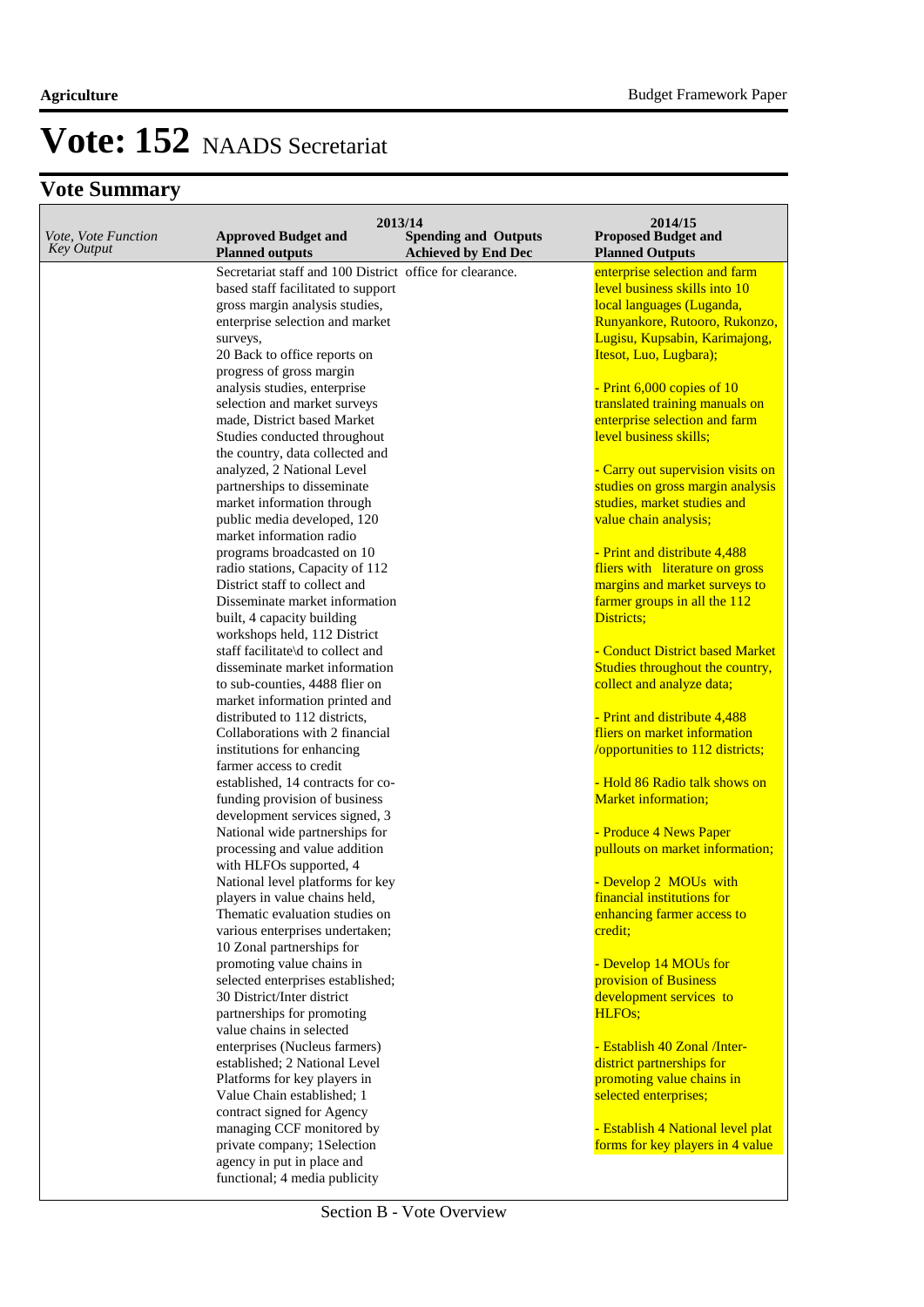| <i>Vote, Vote Function</i><br><b>Key Output</b>                                       | <b>Approved Budget and</b><br><b>Planned outputs</b>                                                                 |       | 2013/14<br><b>Spending and Outputs</b><br><b>Achieved by End Dec</b>                                                                |       | 2014/15<br><b>Proposed Budget and</b><br><b>Planned Outputs</b>                                                        |       |
|---------------------------------------------------------------------------------------|----------------------------------------------------------------------------------------------------------------------|-------|-------------------------------------------------------------------------------------------------------------------------------------|-------|------------------------------------------------------------------------------------------------------------------------|-------|
|                                                                                       | made on operationalization of                                                                                        |       |                                                                                                                                     |       |                                                                                                                        |       |
|                                                                                       | the challenge fund.                                                                                                  |       |                                                                                                                                     |       |                                                                                                                        |       |
| Performance Indicators:                                                               |                                                                                                                      |       |                                                                                                                                     |       |                                                                                                                        |       |
| No. of enterprises with gross 10<br>margin factsheets<br>disseminated                 |                                                                                                                      |       | $\boldsymbol{0}$                                                                                                                    |       | 10                                                                                                                     |       |
| No. of DLG staff trained in<br>enterprise selection and farm<br>level business skills | 2594                                                                                                                 |       | $\boldsymbol{0}$                                                                                                                    |       | 2594                                                                                                                   |       |
| Output Cost: UShs Bn:                                                                 |                                                                                                                      | 1.699 | $UShs Bn$ :                                                                                                                         | 0.000 | <b>UShs Bn:</b>                                                                                                        | 1.699 |
| <b>Output: 015404</b>                                                                 | <b>Institutional and Human Capacity strengthened</b>                                                                 |       |                                                                                                                                     |       |                                                                                                                        |       |
| Description of Outputs:                                                               | 24 NAADS Secretariat staff<br>members trained,;<br>Capacity of DNCs, SNCs and                                        |       | - 214 SNCs, AASPS and<br>DARST members trained in<br>aspects of MSIPs and adaptive                                                  |       | 24 NAADS Secretariat staff<br>members trained;                                                                         |       |
|                                                                                       | AASPs in 38 selected Districts<br>identified and built, PM&E                                                         |       | research (Kachwekano ZARDI -<br>146 AASPs).                                                                                         |       | Capacity of DNCs, SNCs and<br><b>AASPs in 38 selected Districts</b>                                                    |       |
|                                                                                       | capacity strengthened.                                                                                               |       |                                                                                                                                     |       | identified and built, PM&E<br>- 210 AASP & SNCs trained on capacity strengthened.                                      |       |
|                                                                                       |                                                                                                                      |       | MSIP establishment and<br>functioning (Mbarara ZARDI - ).                                                                           |       |                                                                                                                        |       |
|                                                                                       |                                                                                                                      |       | - 114 participants participated<br>(SNCs & AASPs trained on                                                                         |       |                                                                                                                        |       |
|                                                                                       |                                                                                                                      |       | Farm Planning, Enterprise                                                                                                           |       |                                                                                                                        |       |
|                                                                                       |                                                                                                                      |       | Selection, enterprise mix and<br>participatory enterprise selection<br>tools (Ngetta ZARDI).                                        |       |                                                                                                                        |       |
| Performance Indicators:                                                               |                                                                                                                      |       |                                                                                                                                     |       |                                                                                                                        |       |
| % of AASPS trained in<br>specialized skills                                           | 30.6                                                                                                                 |       | 16.6                                                                                                                                |       | 29.8                                                                                                                   |       |
| Output Cost: UShs Bn:                                                                 |                                                                                                                      | 0.420 | $UShs Bn$ :                                                                                                                         | 0.054 | <b>UShs Bn:</b>                                                                                                        | 0.420 |
| Output: 015407                                                                        |                                                                                                                      |       | Joint Prioritization, planning for adaptive research conducted                                                                      |       |                                                                                                                        |       |
| <b>Description of Outputs:</b>                                                        | 18 joint NARO/ NAADS<br>planning at the zonal level led<br>by the ZARDIs conducted; 112<br>reviews of zonal research |       | - 400 bags of cassava cuttings<br>planted on 15 multiplication<br>sites covering a total of 66.7<br>acres in Districts of Adjumani, |       | - 18 joint NARO/ NAADS<br>planning at the zonal level led<br>by the ZARDIs conducted; 112<br>reviews of zonal research |       |
|                                                                                       | enterprises held; 112 planning<br>and review meetings at the                                                         |       | Moyo, Koboko and Yumbe.                                                                                                             |       | enterprises held; 112 planning<br>and review meetings at the                                                           |       |
|                                                                                       | district level with technical<br>support from the respective                                                         |       | - 500 Kuloirer chicken<br>distributed to 25 host farmers                                                                            |       | district level with technical<br>support from the respective                                                           |       |
|                                                                                       | ZARDIs conducted; 18 study                                                                                           |       | for adaptive research trials in                                                                                                     |       | <b>ZARDIs conducted; 18 study</b>                                                                                      |       |
|                                                                                       | tours conducted; 18 stock/type                                                                                       |       | Arua, Zombo and Nebbi.                                                                                                              |       | tours conducted;                                                                                                       |       |
|                                                                                       | of planting that lack commercial                                                                                     |       | market identified; 36 farmers for - 40 Mubende goats distributed                                                                    |       | - 18 stock/type of planting that                                                                                       |       |
|                                                                                       | multiplication of planting                                                                                           |       | to 40 farmers for adaptive                                                                                                          |       | lack commercial market                                                                                                 |       |
|                                                                                       | materials identified; 18 training                                                                                    |       | research trials in Districts of                                                                                                     |       | identified; 36 farmers for                                                                                             |       |
|                                                                                       | programs for members of<br>community foundation seed&                                                                |       | Maracha, Koboko, Yumbe,<br>Moyo and Adjumani.                                                                                       |       | multiplication of planting<br>materials identified; 18 training                                                        |       |
|                                                                                       | planting material multiplication                                                                                     |       |                                                                                                                                     |       | programs for members of                                                                                                |       |
|                                                                                       | centres; 18 improved                                                                                                 |       | - 80 bags of napier grass                                                                                                           |       | community foundation seed&                                                                                             |       |
|                                                                                       | technologies of new crop                                                                                             |       | distributed to 3 farmers covering                                                                                                   |       | planting material multiplication                                                                                       |       |
|                                                                                       | varieties and breeds acquired<br>and introduced; monitoring                                                          |       | 3 acres for multiplication in<br>Arua and Nebbi.                                                                                    |       | centres; 18 improved<br>technologies of new crop                                                                       |       |
|                                                                                       | visits conducted in 112                                                                                              |       |                                                                                                                                     |       | varieties and breeds acquired                                                                                          |       |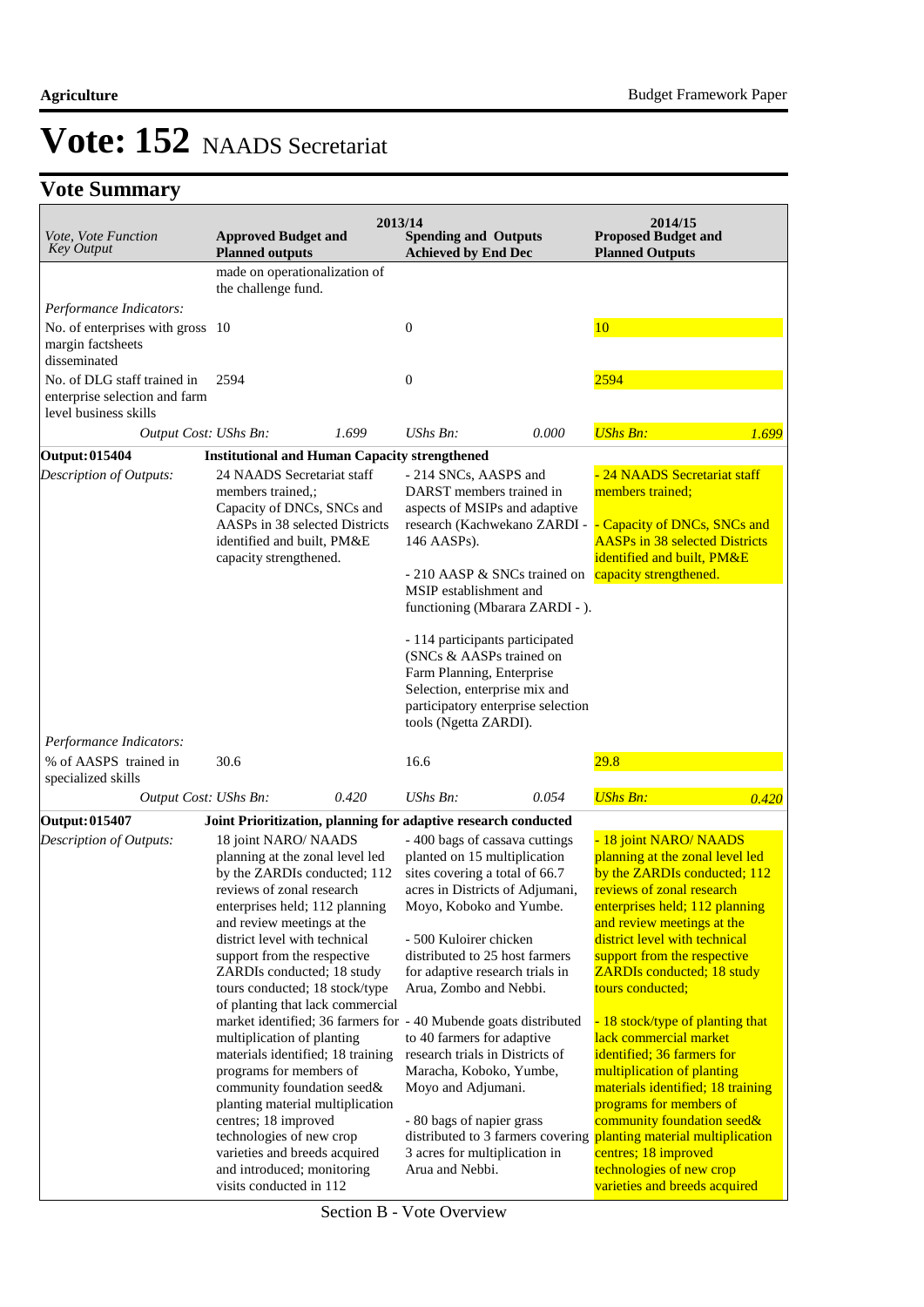| Vote, Vote Function<br><b>Key Output</b> | 2013/14<br><b>Approved Budget and</b><br><b>Planned outputs</b>                                                                                                                                                                                                                                                                                                  | <b>Spending and Outputs</b><br><b>Achieved by End Dec</b>                                                                                                                                                                                                                                                                                                                                                                                                                                                                                                                                                                                                                                                                                                                                                                                                                                                                                                                                                                                                                                                                                                                                                                                                                                                                                                                                                                                                                                                                                                                                                                    | 2014/15<br><b>Proposed Budget and</b><br><b>Planned Outputs</b>                                                                                                                                                                                                                                                                                                                                                                                 |
|------------------------------------------|------------------------------------------------------------------------------------------------------------------------------------------------------------------------------------------------------------------------------------------------------------------------------------------------------------------------------------------------------------------|------------------------------------------------------------------------------------------------------------------------------------------------------------------------------------------------------------------------------------------------------------------------------------------------------------------------------------------------------------------------------------------------------------------------------------------------------------------------------------------------------------------------------------------------------------------------------------------------------------------------------------------------------------------------------------------------------------------------------------------------------------------------------------------------------------------------------------------------------------------------------------------------------------------------------------------------------------------------------------------------------------------------------------------------------------------------------------------------------------------------------------------------------------------------------------------------------------------------------------------------------------------------------------------------------------------------------------------------------------------------------------------------------------------------------------------------------------------------------------------------------------------------------------------------------------------------------------------------------------------------------|-------------------------------------------------------------------------------------------------------------------------------------------------------------------------------------------------------------------------------------------------------------------------------------------------------------------------------------------------------------------------------------------------------------------------------------------------|
|                                          | Districts; Regional review<br>meeting conducted in 112<br>Districts; Stationeries, binding<br>& photocopies, general<br>supplies of goods & services,<br>utilities & office consumables<br>acquired; Fuel & lubricants,<br>insurance, services, tyres &<br>others acquired; Prints, airtime<br>& internets acquired; Secretariat<br>and backstopping facilitated | - 250 kgs of simsim seeds for<br>multiplication distributed to 25<br>farmers covering a total of 25<br>acres for multiplication in Arua,<br>- 1320 tissue culture banana) for conducted in 112 Districts;<br>adaptive research to three host<br>farmers covering a total of 3<br>acres in Arua, zombo and Nebbi<br>meetings facilitated; supervision - Distributed 750 bags of NASE<br>14 cassava variety);<br>Approximately 125 acres of<br>cassava established in Budaka<br>(4), Iganga(12), Mayuge(12),<br>Kamuli $(1)$ and Tororo $(3)$ .<br>- Distributed 16,666 tissue<br>cultured banana plantlets:<br>Approximately 41 acres of<br>banana fields established in<br>Mbale $(6)$ , Jinja $(2)$ , Iganga $(2)$ ,<br>Mayuge $(2)$ , Luuk $(2)$ ,<br>Bulambuli (3), Bududa (20) and<br>Manafwa (12).<br>- 190 bags of Irish potato seed<br>were distributed to 49 farmers in<br>Kisoro, Kabale and Rukungiri<br>for adaptive research trial on 19<br>acres of land including the<br>ZARDI.<br>- Procured145 bags of NPK<br>17:17:17 Fertilizer, distributed<br>104 bags to the same farmers to<br>enhance potato productivity for<br>19 acres of land of 49<br>beneficiaries.<br>- Established 5 goat adaptive<br>research trials in Rukungiri and<br>2 fish farming adaptive research<br>trials in Kanungu and Kabale.<br>- 15 out of 40 acres of cassava<br>mother gardens (NASE 14)<br>inspected in Nakasongora,<br>Luwero, Kayunga, Mukono,<br>Mpigi and Kyankwazi for<br>certification purposes. Only 15<br>acres of Inspected cassava<br>mother gardens of NASE 14<br>were certified.<br>- Production of 50,000 sex | and introduced; monitoring<br>visits conducted in 112<br>Districts;<br><b>Regional review meeting</b><br>Stationeries, binding &<br>photocopies, general supplies<br>of goods $&$ services, utilities $&$<br>office consumables acquired;<br>Fuel & lubricants, insurance,<br>services, tyres $&$ others<br>acquired; Prints, airtime &<br>internets acquired; Secretariat<br>meetings facilitated; supervision<br>and backstopping facilitated |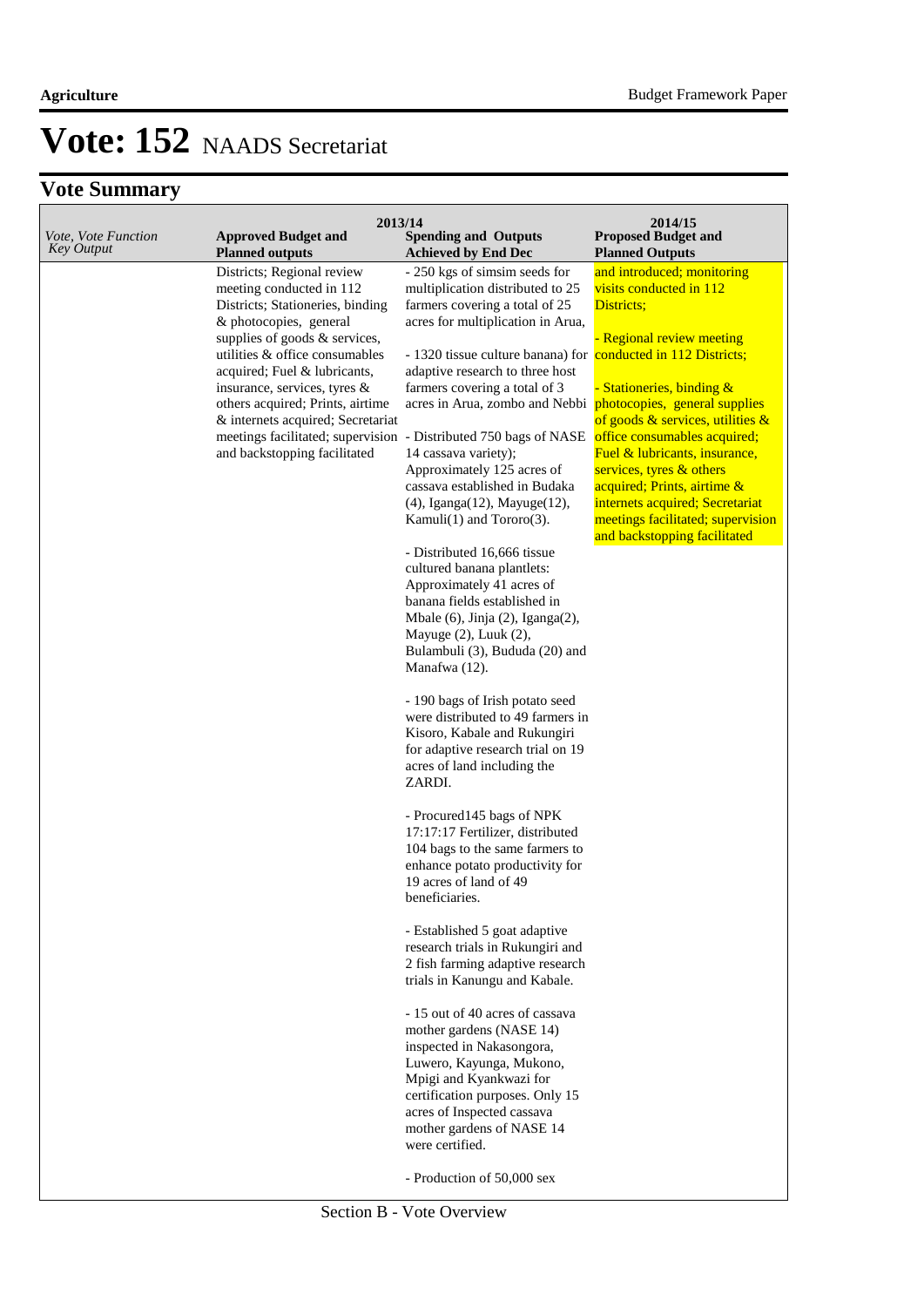| Vote, Vote Function<br><b>Key Output</b> | <b>Approved Budget and</b><br><b>Planned outputs</b> | 2013/14<br><b>Spending and Outputs</b><br><b>Achieved by End Dec</b> | 2014/15<br><b>Proposed Budget and</b><br><b>Planned Outputs</b> |
|------------------------------------------|------------------------------------------------------|----------------------------------------------------------------------|-----------------------------------------------------------------|
|                                          |                                                      | reversed fish fry at Mukono                                          |                                                                 |
|                                          |                                                      | ZARDI. Supported with 40                                             |                                                                 |
|                                          |                                                      | grams of (sex reversal                                               |                                                                 |
|                                          |                                                      | hormones) - Work is still                                            |                                                                 |
|                                          |                                                      | ongoing. Ready sex reversed                                          |                                                                 |
|                                          |                                                      | fish fry to be transformed to                                        |                                                                 |
|                                          |                                                      | selected farmers for on farm<br>trial in the districts of Masaka,    |                                                                 |
|                                          |                                                      | Wakiso.                                                              |                                                                 |
|                                          |                                                      |                                                                      |                                                                 |
|                                          |                                                      | -45 Pasture Demonstration sites                                      |                                                                 |
|                                          |                                                      | (1 acre per site) established in                                     |                                                                 |
|                                          |                                                      | Mbarara, Bushenyi, Ibanda,<br>Kiruhura, Ntungamo, Lyatonde.          |                                                                 |
|                                          |                                                      |                                                                      |                                                                 |
|                                          |                                                      | - Pumpkins (orphan crop)                                             |                                                                 |
|                                          |                                                      | promoted and demonstrated                                            |                                                                 |
|                                          |                                                      | involving 75 farmer groups in                                        |                                                                 |
|                                          |                                                      | the 10 districts in the zone                                         |                                                                 |
|                                          |                                                      | (Rakai, Mbarara, Mitooma,<br>Sheema, Kiruhura, Ibanda,               |                                                                 |
|                                          |                                                      | Ntungamo, Bushenyi, Rubirizi                                         |                                                                 |
|                                          |                                                      | and Isingiro).                                                       |                                                                 |
|                                          |                                                      |                                                                      |                                                                 |
|                                          |                                                      | - 10 Acres of NASE 14 variety                                        |                                                                 |
|                                          |                                                      | established at Makenke Baracks,                                      |                                                                 |
|                                          |                                                      | Mbarara district.                                                    |                                                                 |
|                                          |                                                      | - 4,050 bags of cassava cuttings                                     |                                                                 |
|                                          |                                                      | distributed to 15 districts of                                       |                                                                 |
|                                          |                                                      | Lira, Gulu, Amuru, Kitgum,                                           |                                                                 |
|                                          |                                                      | Lamwo, Nwoya, Pader, Agago,                                          |                                                                 |
|                                          |                                                      | Albetong, Amolatar, Apac,                                            |                                                                 |
|                                          |                                                      | Dokolo, Kole, Otuke and Oyam<br>where 135 multiplication sites       |                                                                 |
|                                          |                                                      | were established on a total of                                       |                                                                 |
|                                          |                                                      | 675 acres.                                                           |                                                                 |
|                                          |                                                      |                                                                      |                                                                 |
|                                          |                                                      | - 11 calves born from 15 heifers                                     |                                                                 |
|                                          |                                                      | meant for multiplication (5)<br>males and 6 females); over 15        |                                                                 |
|                                          |                                                      | liters of milk are produced per                                      |                                                                 |
|                                          |                                                      | day per heifer.                                                      |                                                                 |
|                                          |                                                      | 640 bags of NASE 14 cassava                                          |                                                                 |
|                                          |                                                      | procured and distributed in 10                                       |                                                                 |
|                                          |                                                      | districts; 8 trial sites in Teso<br>(Serere, Soroti, Ngora, Kumi,    |                                                                 |
|                                          |                                                      | Bukedea, Kaberamaido,                                                |                                                                 |
|                                          |                                                      | Katakwi and Amuria) and 2                                            |                                                                 |
|                                          |                                                      | trial sites in Karamoja (Kotido                                      |                                                                 |
|                                          |                                                      | and Abim). The total acreage                                         |                                                                 |
|                                          |                                                      | used is approximately 107 acres.                                     |                                                                 |
|                                          |                                                      | - 175 bags of gnuts serenut                                          |                                                                 |
|                                          |                                                      | 2,5,6 procured and 8 trial sites                                     |                                                                 |
|                                          |                                                      | of Gnuts established covering                                        |                                                                 |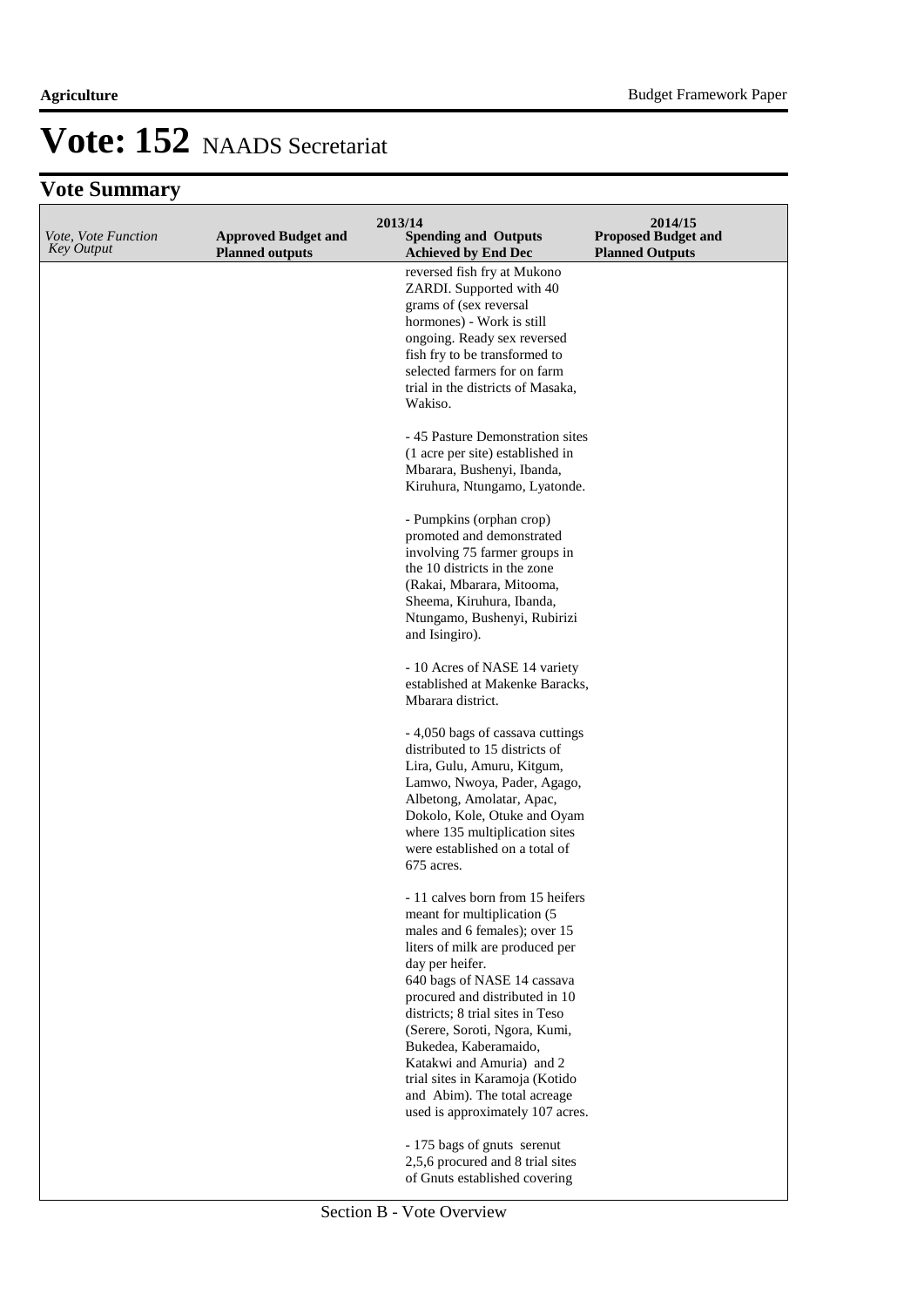| Vote, Vote Function<br><b>Key Output</b>                                                            | <b>Approved Budget and</b><br><b>Planned outputs</b>                                                                                             | 2013/14 | <b>Spending and Outputs</b><br><b>Achieved by End Dec</b>                                                                                                                                                                                                                                                                                       |       | 2014/15<br><b>Proposed Budget and</b><br><b>Planned Outputs</b>                                                                                           |        |
|-----------------------------------------------------------------------------------------------------|--------------------------------------------------------------------------------------------------------------------------------------------------|---------|-------------------------------------------------------------------------------------------------------------------------------------------------------------------------------------------------------------------------------------------------------------------------------------------------------------------------------------------------|-------|-----------------------------------------------------------------------------------------------------------------------------------------------------------|--------|
|                                                                                                     |                                                                                                                                                  |         | total of 175 acres in (Serere,<br>Soroti, Ngora, Kumi, Bukedea,<br>Kaberamaido, Katakwi and<br>Amuria)                                                                                                                                                                                                                                          |       |                                                                                                                                                           |        |
|                                                                                                     |                                                                                                                                                  |         | - 72 Mubende goats procured<br>and 10 adaptive research trials<br>for goats established; 7 goat<br>trial sites in Karamoja (Moroto,<br>Abim, Napak, Kotido, Kaabong,<br>Amudati and Nakapiripirit and 3<br>in Teso (Soroti, Kaberamaido<br>and Amuria).                                                                                         |       |                                                                                                                                                           |        |
|                                                                                                     |                                                                                                                                                  |         | - Five multiplication fields of<br>quarter an acre each were<br>established using three varieties<br>of pasture and Irish potatoes,<br>two in Kabarole, two Ntoroko<br>and one Kamwenge District,<br>Pasture include Chrolis Gayana,<br>Dihicos Lablab, Centrocema<br>and Stylothesis. Irish potatoes<br>varieties are Victoria and<br>Kachpot. |       |                                                                                                                                                           |        |
| Performance Indicators:                                                                             |                                                                                                                                                  |         |                                                                                                                                                                                                                                                                                                                                                 |       |                                                                                                                                                           |        |
| No. of research trials<br>established                                                               | 1364                                                                                                                                             |         | 300                                                                                                                                                                                                                                                                                                                                             |       | 1364                                                                                                                                                      |        |
| Output Cost: UShs Bn:                                                                               |                                                                                                                                                  | 2.997   | $UShs Bn$ :                                                                                                                                                                                                                                                                                                                                     | 0.029 | <b>UShs Bn:</b>                                                                                                                                           | 2.997  |
| <b>Output: 015409</b>                                                                               | Research-extension-farmer linkage strengthened                                                                                                   |         |                                                                                                                                                                                                                                                                                                                                                 |       |                                                                                                                                                           |        |
| Description of Outputs:                                                                             | 9 Sustainable Land<br>Management (SLM) Specialists<br>contracts implemented; 9 field<br>days done in all zones;<br>Trainings and demos conducted |         | - 8 TLIOs Employment<br>contracts facilitated.                                                                                                                                                                                                                                                                                                  |       | - 9 Sustainable Land<br><b>Management (SLM) Specialists</b><br>contracts implemented; 9 field<br>days done in all zones;<br>Trainings and demos conducted |        |
| Performance Indicators:                                                                             |                                                                                                                                                  |         |                                                                                                                                                                                                                                                                                                                                                 |       |                                                                                                                                                           |        |
| No. of market/commercial<br>farmers/groups hosting<br>adaptive research and<br>multiplication sites | 22,296                                                                                                                                           |         | 7432                                                                                                                                                                                                                                                                                                                                            |       | 22296                                                                                                                                                     |        |
| Output Cost: UShs Bn:                                                                               |                                                                                                                                                  | 0.695   | UShs Bn:                                                                                                                                                                                                                                                                                                                                        | 0.103 | <b>UShs Bn:</b>                                                                                                                                           | 0.695  |
| Output: 015413                                                                                      |                                                                                                                                                  |         | Monitoring/Quality assurance on priority commodities                                                                                                                                                                                                                                                                                            |       |                                                                                                                                                           |        |
| Description of Outputs:                                                                             | Implementation of support on<br>priority commodities jointly<br>monitored and evaluated                                                          |         | - Verification report for various<br>delegated procurements are in<br>place.                                                                                                                                                                                                                                                                    |       | - Implementation of support on<br>priority commodities jointly<br>monitored and evaluated                                                                 |        |
| Performance Indicators:                                                                             |                                                                                                                                                  |         |                                                                                                                                                                                                                                                                                                                                                 |       |                                                                                                                                                           |        |
| No. of monitoring reports on 4<br>priority commodities                                              |                                                                                                                                                  |         | 1                                                                                                                                                                                                                                                                                                                                               |       |                                                                                                                                                           |        |
| Output Cost: UShs Bn:                                                                               |                                                                                                                                                  | 0.100   | UShs Bn:                                                                                                                                                                                                                                                                                                                                        | 0.048 | <b>UShs Bn:</b>                                                                                                                                           | 0.100  |
| <b>Vote Function Cost</b>                                                                           | <b>UShs Bn:</b>                                                                                                                                  |         | 47.619 UShs Bn:                                                                                                                                                                                                                                                                                                                                 |       | 19.182 UShs Bn:                                                                                                                                           | 77.119 |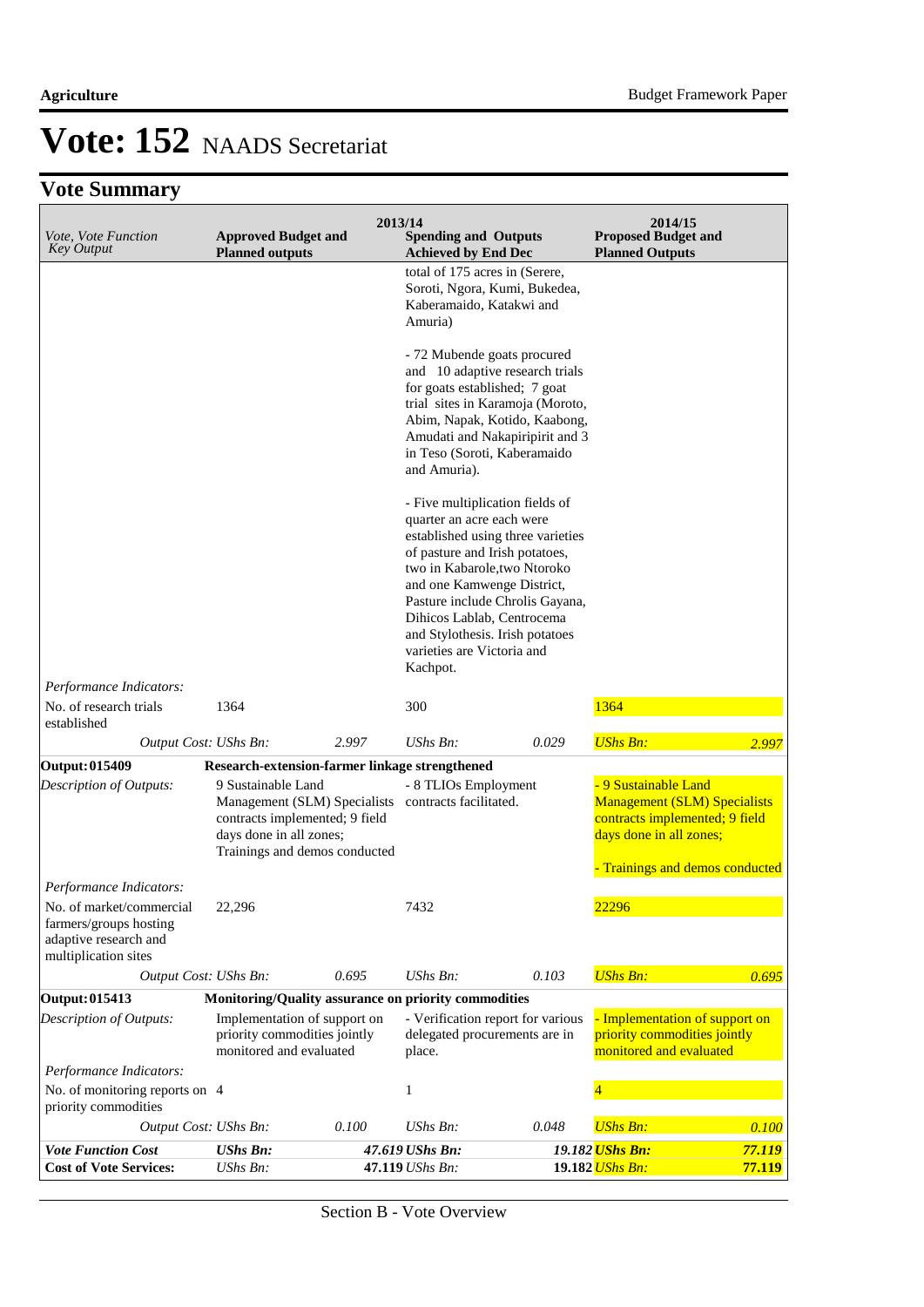### **Vote Summary**

Farmer Institutional development *2014/15 Planned Outputs \* Excluding Taxes and Arrears*

Farmer Groups and HLFO formed and Empowered, Training materials prepared and disseminated, FID services Monitored and service quality controlled; National farmer forum review meeting held. Technology promotion for priority commodities and farmers' access to information Agricultural advisory services delivered; Service providers institutional capacity developed; Technologies; Various technologies promoted (production, value addition/processing, water etc.) Advisory Support and Back stopping. Agri-business development and market linkage Agribusiness development support services Provided through a co-funding arrangement; Market information generated and disseminated to 112 districts; Collaborations made with Financial Institutions to enhance farmer access to credit; District wide tailored agro-ecological/regional technical /profitability information developed and disseminated; Institutional and Human Capacity strengthened 24 NAADS Secretariat staff memebers trained; PM&E Capacity strengthened. Planning, monitoring/quality assurance and evaluation ATAAS Mid Term review undertaken; Thematic evaluation studies undertaken; NAADS MIS Strengthened; Programme implementation tracked in District Local Governments & partners projects; PM&E capacity strengthened; Quarterly and Annual Physical report consolidated; Quarterly Planning and review meeting with Secretariat staff held; Planning M&E strengthened NAADS Participation in Joint MAAIF; MoFPED and OPM Sector planning, budgeting and review activities strengthened; Priority setting and planning processes strengthened; Strategic Networks undertaken for programme mindset change, learning & transformation; Study tours undertaken; Semi Annual and Annual GOU/Donor meetings held; Monitoring and evaluation for priority commodities strengthened; National Policy monitoring & technical supervision done country wide; Lessons and experiences documented; Meetings and consultations undertaken; Joint NAADS/NARO steering committee for M&E facilitated. Secretariat Programme management and coordination

NAADS Secretariat staff motivated and Salaries paid; organizational performance enhanced through implementation of the recruitment plan; IFMS performance enhanced through routine maintenance; financial regulations and practices complied with. Audit firm contracted to audit annual financial reports for both NAADS Secretariat and Local Governments; Employees guaranteed official transport through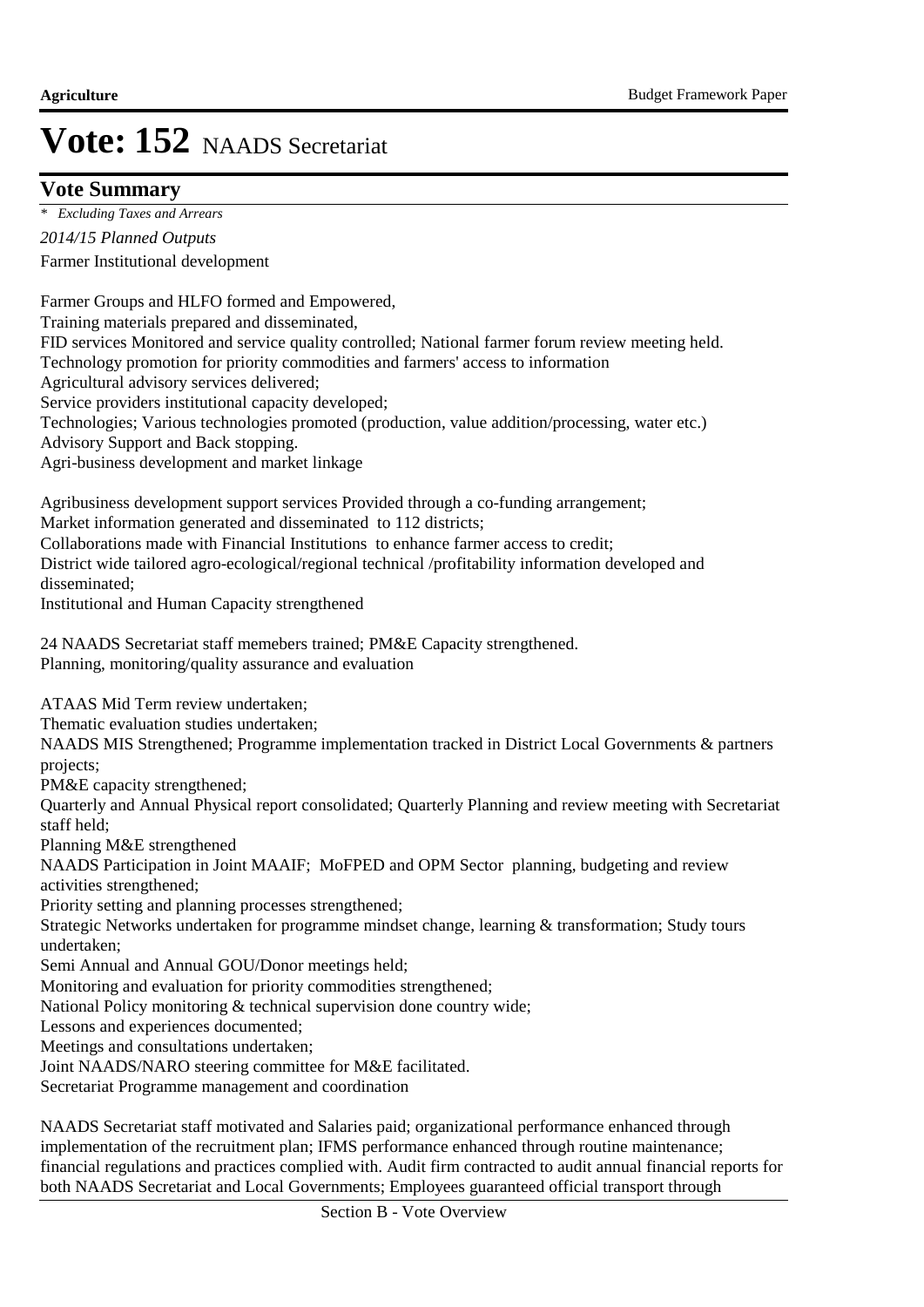### **Vote Summary**

comprehensively insuring NAADS Motor vehicles comprehensive covered against risks Insurance; NAADS Assets utilization verified in Local Governments; Local Governments Financial management performance enhanced; Financial records management through verification of books of accounts at local government levels enhanced; Official transport provided; NAADS Secretariat motor vehicles and motor cycles maintained; Machinery and office equipment kept in working condition; Organizational Cultural Change enhanced; Adverts and branding done; cash books, Accounting Manuals, newspapers, journals and other Financial Accounting Books acquired; 111districts, KCCA and 50% of sub counties audited by a contracted firm(s); Follow up audits undertaken in 50 Districts identified with acute weaknesses; GOU Commitments under GAC fulfilled; Operations of 9 ZARDIs reviewed; 15 Investigations completed in various Districts; Auditors in 111 Districts and KCCA trained in Risk Based Auditing; 36 District internal Auditors provided with backstopping services; Accounting Officers and Vote Controllers in 40 Districts trained in area of conducting various forms of Audits; 4 Board papers presented; 8 Departmental Audits conducted; NAADS systems, processes and policies reviewed; 6 Value for Money Audits carried out in reference to Secretariat and selected Districts; Procurements verified in 32 Districts; FID and program review audits undertaken country wide; Minutes of the contract's committee decisions; Evaluation report prepared; Collaboration between NAADS and PPDA to support districts in undertaking compliance review of procurement activities established; Publicity of Procurement opportunities at NAADS Secretariat published; PDD supported by two short term consultants' different intervals; Contract management tool for tracking procurement status developed; Performance Audit conducted and report submitted with recommendations. Joint Prioritization, planning for adaptive research conducted

Joint NARO/NAADS planning conducted at Zonal Level; Agric. Enterprise priorities and constraints assessed along the value chains, consolidated & reviewed; Complementary enterprises not supported by EAAPP identified and introduced; Study tours for MSIPs stakeholders undertaken; Improved technologies of new crop varieties and breeds; identified, acquired and introduced; Farmers to participate in the multiplication of planting materials identified; Farmers to participate in community seed multiplication trained; NAADS implementation planned and reviewed; Program implementation tracked; Technical backstopping of advisory services delivery; zonal communication and information facilitated; secretariat planning and review meetings attended; office running consumables – stationery procured.

Sustainable Land Management(SLM) Technology packages promoted

9 SLM consultants contract implemented, gratuity provided; SLM teams built; Terracing demonstrated and practices promoted; Contour bounds demonstrated and practices promoted; Grass bunds demonstrated and practices promoted; Conservative Agriculture demonstrated and practices promoted; Agroforestry demonstrated and practices promoted; Woodlots demonstrated and established; Degraded watershed rehabilitated; Agronomic/vegetative SLM practices promoted. Research-extension-farmer linkage strengthened

Staff salaries for 9 Research linkage officers paid; Gratuity for 9 Technology Link and Innovations officers paid; Allowances for 9 Technology Link and Innovations officers provided. Public-Private Partnerships for agro-processing and value addition for priority commodities under CCF

Commercialization Challenge Fund Window 1 established; Implementation of Window 1 Commercialization Challenge fund supported. Monitoring/Quality assurance on priority commodities

Priority commodities under the commodity approach monitored and evaluated. Purchase of Office and ICT Equipment, including Software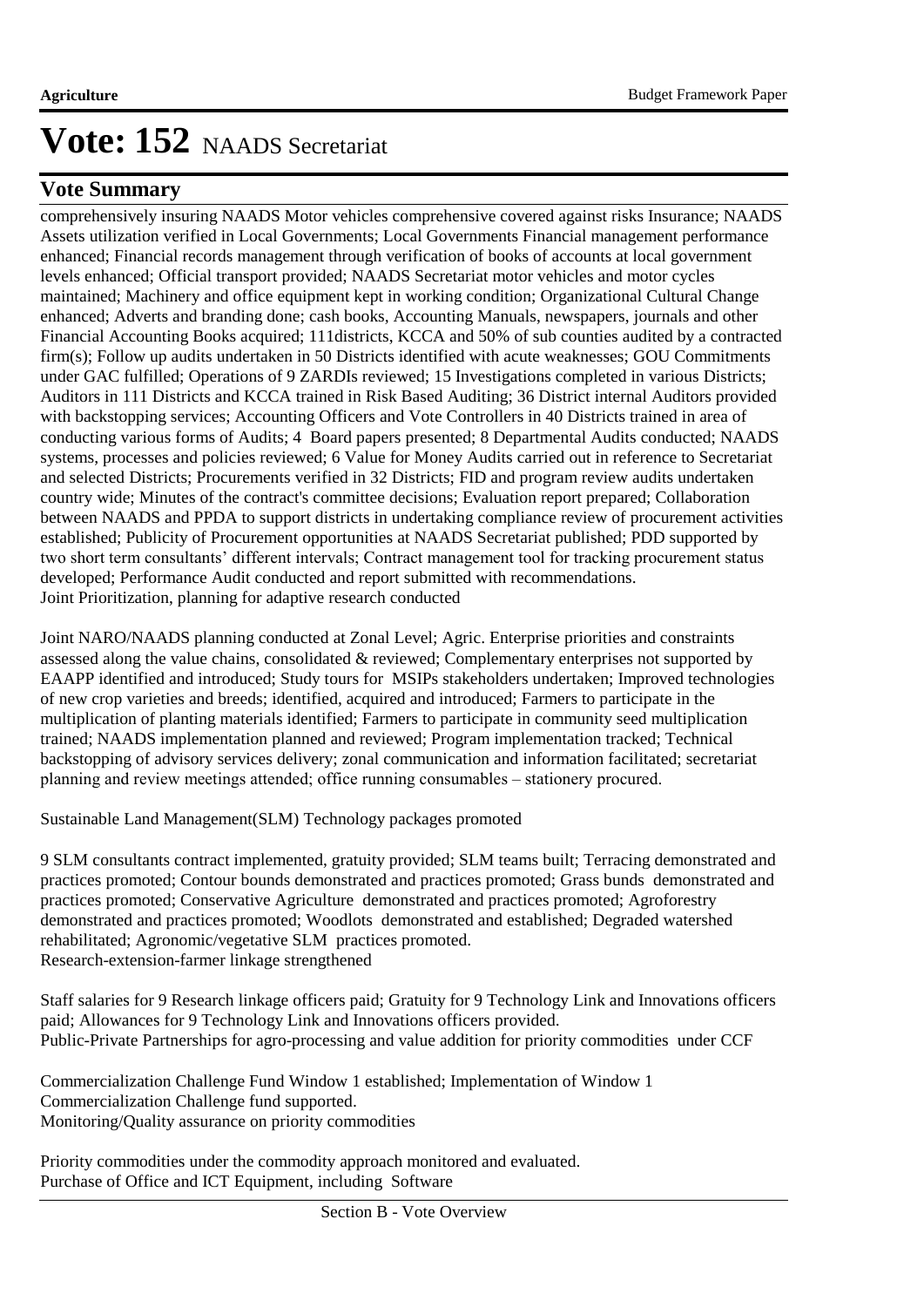### **Vote Summary**

ICT Managers recruited to support ICT implementation; Internet connection for 50% stations including Secretariat; Joint ICT Steering Committee meetings undertaken; Joint NARO/NAADS ICT Committee meetings undertaken; Agricultural information for farmers and stakeholders disseminated; MIS Application implemented; Identified software application developed and implemented; Knowledgebase data and information collected, and consolidated; ICT Infrastructure and equipment developed and implemented; LANs for class A stations and few for class B and class implemented; Secondary /primary ower sources to support ICT infrastructure installed at NAADS offices (DNC, SNC) established; Technical study to determine IT service maturity levels for efficiency in service delivery undertaken; Key processes for improvement of IT service management at NAADS developed; National Farmers Call Centre for better and quality services maintained.

|  |  |  |  | Table V2.2: Past and Medium Term Key Vote Output Indicators* |
|--|--|--|--|--------------------------------------------------------------|
|  |  |  |  |                                                              |

|                                                                                                  |                    | 2013/14          |                                     |                | <b>MTEF Projections</b> |         |  |
|--------------------------------------------------------------------------------------------------|--------------------|------------------|-------------------------------------|----------------|-------------------------|---------|--|
| Vote Function Key Output<br>Indicators and Costs:                                                | 2012/13<br>Outturn | Approved<br>Plan | <b>Outturn by</b><br><b>End Dec</b> | 2014/15        | 2015/16                 | 2016/17 |  |
| <b>Vote: 152 NAADS Secretariat</b>                                                               |                    |                  |                                     |                |                         |         |  |
| Vote Function:0154 Agriculture Advisory Services                                                 |                    |                  |                                     |                |                         |         |  |
| No. of district local government staff<br>trained on FID implementation                          |                    | 4316             | 0                                   | 1475           | 1476                    |         |  |
| No. of technology materials<br>multiplied                                                        |                    | 15               | 6                                   | 16             | 18                      |         |  |
| No. of DLG staff trained in<br>enterprise selection and farm level<br>business skills            |                    | 2594             | $\overline{0}$                      | 2594           | 2594                    |         |  |
| No. of enterprises with gross margin<br>factsheets disseminated                                  |                    | 10               | $\overline{0}$                      | 10             | 10                      |         |  |
| % of AASPS trained in specialized<br>skills                                                      |                    | 30.6             | 16.6                                | 29.8           | 29.8                    |         |  |
| No. of research trials established                                                               |                    | 1364             | 300                                 | 1364           | 1364                    |         |  |
| No. of market/commercial<br>farmers/groups hosting adaptive<br>research and multiplication sites |                    | 22,296           | 7432                                | 22296          | 22296                   |         |  |
| No. of monitoring reports on priority<br>commodities                                             |                    | 4                |                                     | $\overline{4}$ | $\overline{4}$          |         |  |
| <b>Vote Function Cost (UShs bn)</b>                                                              | 43.448             | 47.119           | 19.182                              | 77.119         | 89.716                  | 93.532  |  |
| <b>Cost of Vote Services (UShs Bn)</b>                                                           | 43.448             | 47.119           | 19.182                              | 77.119         | 89.716                  | 93.532  |  |

*Medium Term Plans*

• Conducting Regional/Zonal trainings for extension service providers

• Work with the public and private sectors to increase supply of improved planting and stocking materials.

• Mainstreaming extension service delivery to single spine approach

#### **(ii) Efficiency of Vote Budget Allocations**

The programme has adopted Governance and Anti corruptions mechanisms at all levels of programme implementation to increase vigilance of the primary beneficiaries in assessing the timeliness and quality of services they receive. In addition substantial allocations have been made to increase availability of inputs and other technlogies to farmers.

#### **Table V2.3: Allocations to Key Sector and Service Delivery Outputs over the Medium Term**

|                                 | $(i)$ Allocation (Shs Bn) |                                 |      |     | $(ii)$ % Vote Budget |       |                                 |         |
|---------------------------------|---------------------------|---------------------------------|------|-----|----------------------|-------|---------------------------------|---------|
| <b>Billion Uganda Shillings</b> |                           | 2013/14 2014/15 2015/16 2016/17 |      |     |                      |       | 2013/14 2014/15 2015/16 2016/17 |         |
| <b>Key Sector</b>               | 15.3                      | 46.8                            | 41.0 | 0.0 | 32.4%                | 60.6% | 58.2%                           | $0.0\%$ |
| Service Delivery                | 1.8                       | 1.8                             | 12.5 | 0.0 | 3.8%                 | 2.3%  | 17.8%                           | $0.0\%$ |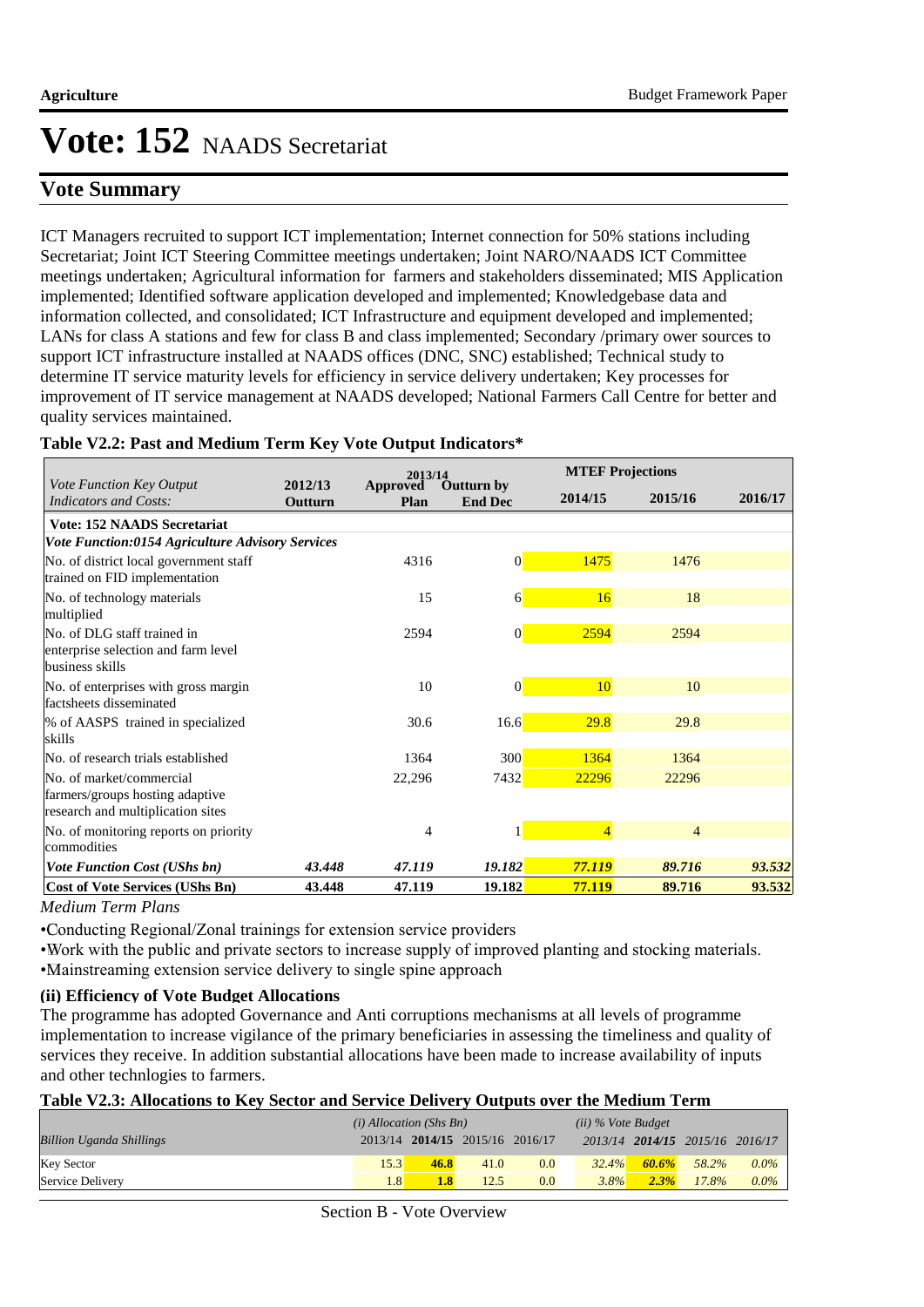### **Vote Summary**

The NAADS programme is manadated to reach out to all farmers countrywide hence budget allocations take into account all the 111 district local governmnets and 1359 sub counties and their respective parishes.

#### **Table V2.4: Key Unit Costs of Services Provided and Services Funded (Shs '000)**

| <b>Unit Cost</b><br><b>Description</b>                                                                                       | <b>Actual</b><br>2012/13 | <b>Planned</b><br>2013/14 | <b>Actual</b><br>by Sept | <b>Proposed</b><br>2014/15 | <b>Costing Assumptions and Reasons for</b><br>any Changes and Variations from Plan                                                                                                                                  |
|------------------------------------------------------------------------------------------------------------------------------|--------------------------|---------------------------|--------------------------|----------------------------|---------------------------------------------------------------------------------------------------------------------------------------------------------------------------------------------------------------------|
| Vote Function:0154 Agriculture Advisory Services<br>Purchase of Motor<br>vehicles and transport<br>equipment                 |                          | 969,921                   |                          |                            | The lifting of the government ban on<br>purchase of motorvehicles will be lifted<br>to allow future allocation to purchase<br>more vehclesand other transport<br>equipment to improve extension service<br>delivery |
| Secretariat Programme<br>management and<br>coordination<br>(Headquaters): Wage<br>and Non-Wage                               |                          | 1,046,348                 |                          |                            | Staff welfare improved through timely<br>payment of salaries and other welfare<br>acticvities.                                                                                                                      |
| Institutional and<br>Human Capacity<br>strengthened                                                                          |                          | 105,000                   |                          |                            | Human capacity development<br>programmes will be conducted as per<br>training plan and more staff will be<br>benefit from the staff development<br>activities                                                       |
| $\mathbf c$                                                                                                                  |                          |                           |                          |                            |                                                                                                                                                                                                                     |
| <b>Farmer Institutional</b><br>Development                                                                                   |                          | 560,370                   |                          |                            | Farmer groups will be strengthened<br>through capacity building initiatiatives of<br>extension workers                                                                                                              |
| h                                                                                                                            |                          |                           |                          |                            |                                                                                                                                                                                                                     |
| j                                                                                                                            |                          |                           |                          |                            |                                                                                                                                                                                                                     |
| Joint Prioritization,<br>planning for adaptive<br>research conducted                                                         |                          | 749,150                   |                          |                            | Multiplication of planting materials at<br>zonal level will result into increased<br>number of beneficiary farmers for<br>planting planting materials                                                               |
| $\bf k$                                                                                                                      |                          |                           |                          |                            |                                                                                                                                                                                                                     |
| 1                                                                                                                            |                          |                           |                          |                            |                                                                                                                                                                                                                     |
| Monitoring/Quality<br>assurance on priority<br>commodities                                                                   |                          | 25,000                    |                          |                            | Monitoring of priority commodities will<br>be undertaken at inter-sector level with<br>other sector line Ministries                                                                                                 |
| n                                                                                                                            |                          |                           |                          |                            |                                                                                                                                                                                                                     |
| Agri-business<br>development and<br>market linkage                                                                           |                          | 424,665                   |                          |                            | NAADS Secratariat will enter into MoUs<br>with Credit Fianancial Institutions and<br>Farmers will be linked to financial<br>institutions and scale up their<br>commercigal farming activites.                       |
| Public-Private<br>Partnerships for agro-<br>processing and value<br>addition for priority<br>commodities under<br><b>CCF</b> |                          | 1,584,122                 |                          |                            | The number of PPPs may vary depending<br>on the threshold for each PPP for the<br>various priority commodities and the<br>framework for implementing CCF will be<br>in place.                                       |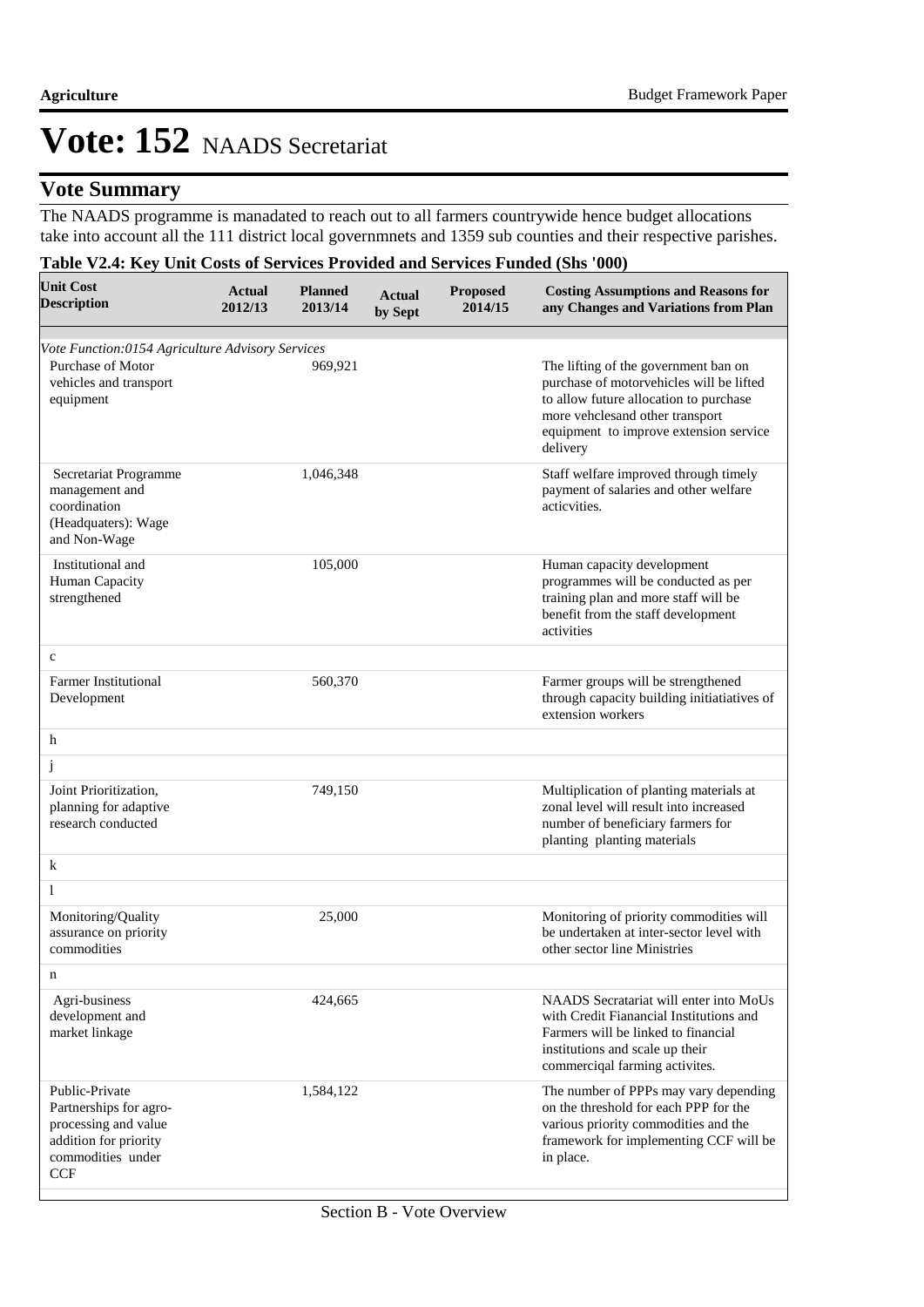### **Vote Summary**

| <b>Unit Cost</b><br><b>Description</b>                                                              | <b>Actual</b><br>2012/13 | <b>Planned</b><br>2013/14 | <b>Actual</b><br>by Sept | <b>Proposed</b><br>2014/15 | <b>Costing Assumptions and Reasons for</b><br>any Changes and Variations from Plan                                                                                                                              |
|-----------------------------------------------------------------------------------------------------|--------------------------|---------------------------|--------------------------|----------------------------|-----------------------------------------------------------------------------------------------------------------------------------------------------------------------------------------------------------------|
|                                                                                                     |                          |                           |                          |                            |                                                                                                                                                                                                                 |
| X<br>Purchase of Office and<br>ICT Equipment,<br>including Software                                 |                          |                           |                          |                            | Planned activities to purchase ICT<br>equipment and other soft ware will be<br>undertaken in the FY 2013/14.                                                                                                    |
| Purchase of Office and<br><b>Residential Furniture</b><br>and Fittings                              |                          | 85,000                    |                          |                            | There will be less demand for new<br>furtniture and fittings.                                                                                                                                                   |
| $\mathbf{r}$                                                                                        |                          |                           |                          |                            |                                                                                                                                                                                                                 |
| Research linkage staff<br>contracts implemented;<br>Gratuity for research<br>linkage staff provided |                          | 173,846                   |                          |                            | One Technology Link and Innovations<br>Officers (TLIOs) will be recruited and all<br>the 9 TLIOs will be facilitated.                                                                                           |
| S                                                                                                   |                          |                           |                          |                            |                                                                                                                                                                                                                 |
| Secretariat Programme<br>management and<br>coordination<br>(Development)                            |                          |                           |                          |                            | funding for Non-wage activities that were<br>affected by budget cuts in the FY 2013/14<br>will be increased to allow re-allocation of<br>funds to developmenht activites e.g<br>paying rent for office premises |
| Sustainable Land<br>Management(SLM)<br>Technology packages<br>promoted                              |                          | 560,450                   |                          |                            | 9 Sustainable Land Management<br>specialists will be recruited and carry out<br>activites as planned                                                                                                            |
| t                                                                                                   |                          |                           |                          |                            |                                                                                                                                                                                                                 |
| Technology promotion<br>for priority<br>commodities and<br>farmers' access to<br>information        |                          | 1,782,622                 |                          |                            | More farmer to receive inputs and<br>National Technolgy fund for strategic<br>interventions will not be affected by<br>budget cuts.                                                                             |
| u                                                                                                   |                          |                           |                          |                            |                                                                                                                                                                                                                 |
| W                                                                                                   |                          |                           |                          |                            |                                                                                                                                                                                                                 |
| <b>WW</b>                                                                                           |                          |                           |                          |                            |                                                                                                                                                                                                                 |
| p                                                                                                   |                          |                           |                          |                            |                                                                                                                                                                                                                 |

#### **(iii) Vote Investment Plans**

Approriate allocations will be made depending on the rate of wear and tear of the programme vehicles and other capital equipment.

#### **Table V2.5: Allocations to Capital Investment over the Medium Term**

|                                           | $(i)$ Allocation (Shs Bn) |      |                                 |     | $(ii)$ % Vote Budget |           |                                 |           |
|-------------------------------------------|---------------------------|------|---------------------------------|-----|----------------------|-----------|---------------------------------|-----------|
| <b>Billion Uganda Shillings</b>           |                           |      | 2013/14 2014/15 2015/16 2016/17 |     |                      |           | 2013/14 2014/15 2015/16 2016/17 |           |
| Consumption Expendture (Outputs Provided) | 39.5                      | 73.2 | 61.3                            | 0.0 | 83.8%                | $95.0\%$  | 86.9%                           | $0.0\%$   |
| Investment (Capital Purchases)            | 7.6                       | 3.9  | 9.2                             |     | $16.2\%$             | $5.0\%$   | $13.1\%$                        | $0.0\%$   |
| <b>Grand Total</b>                        | 47.1                      | 77.1 | 70.5                            | 0.0 | $100.0\%$            | $100.0\%$ | $100.0\%$                       | $100.0\%$ |

In a bid to leverage utlisation of ICTs in agriculture, the programme will Design and implement LANs for class A stations and few for class B and class as well as Design and implement secondary /primary power sources to support ICT infrastructure installed at NAADS offices (DNC, SNC);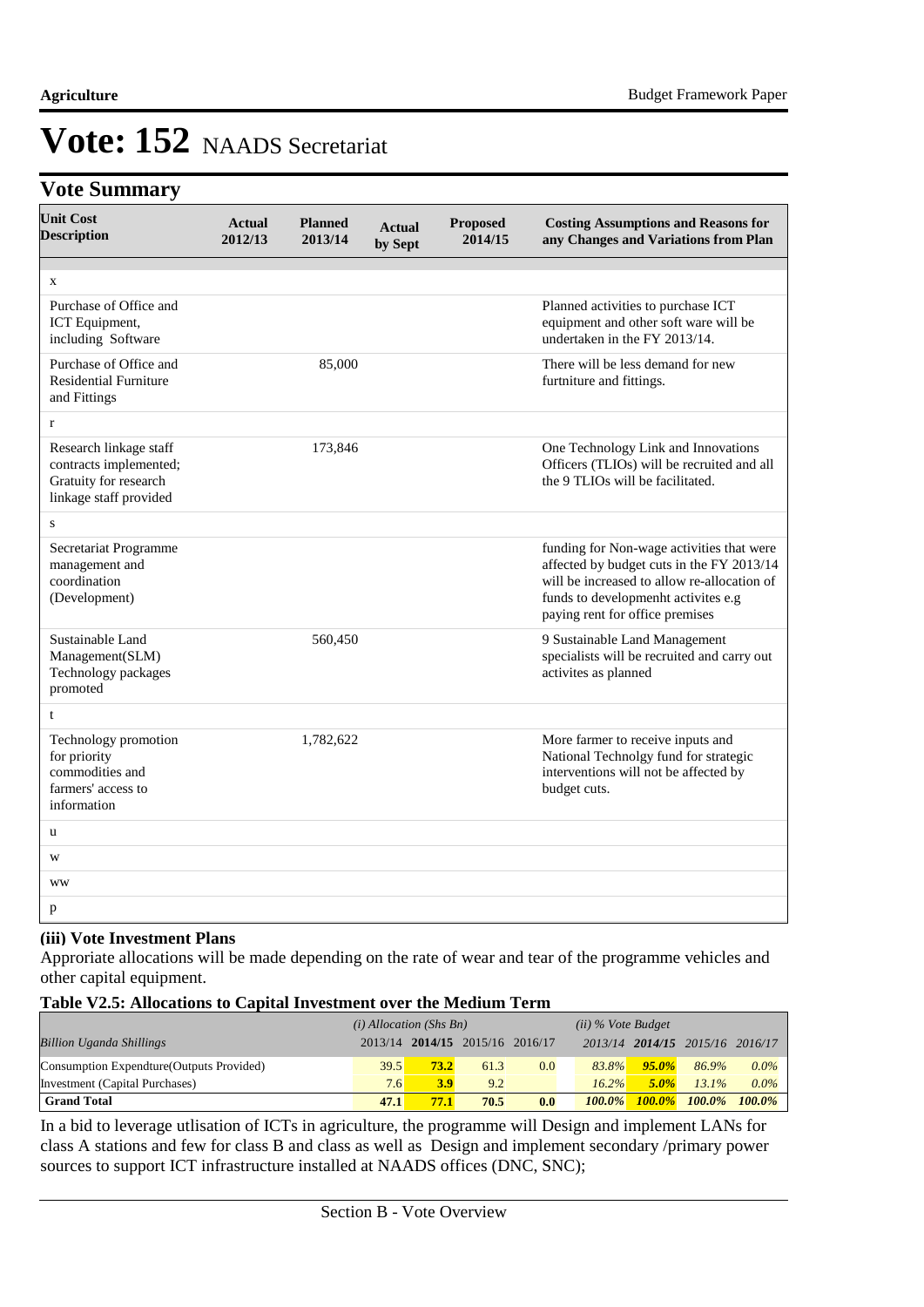### **Vote Summary**

| <b>Table V2.6: Major Capital Investments</b> |                                                                 |                                                                 |                                                           |
|----------------------------------------------|-----------------------------------------------------------------|-----------------------------------------------------------------|-----------------------------------------------------------|
| <b>Project, Programme</b>                    | 2013/14                                                         |                                                                 | 2014/15                                                   |
| <b>Vote Function Output</b>                  | <b>Approved Budget, Planned</b>                                 | <b>Actual Expenditure and</b>                                   | <b>Proposed Budget, Planned</b>                           |
|                                              | <b>Outputs (Quantity and Location)</b>                          | <b>Outputs by September</b>                                     | <b>Outputs (Quantity and Location)</b>                    |
| <b>UShs Thousand</b>                         |                                                                 | (Quantity and Location)                                         |                                                           |
| <b>Project 0903 Government Purchases</b>     |                                                                 |                                                                 |                                                           |
| 015476 Purchase of Office                    | Feasibility Study findings                                      | - Held a joint NARO and                                         | ICT Managers recruited to                                 |
| and ICT Equipment,                           | finalised and disseminated,                                     | NAADS workshop (for senior                                      | support ICT implementation;                               |
| including Software                           | Mobile Information System                                       | management) in Mukono                                           | Internet connection for 50%                               |
|                                              | based on Lessons learnt from                                    | Colline Hotel to discuss results                                | stations including Secretariat;                           |
|                                              | Serere pilot finalised, Mobile                                  | of the 6-months ICT pilot study                                 | Joint ICT Steering Committee                              |
|                                              | application and associated                                      | in Serere District on mobile                                    | meetings undertaken; Joint                                |
|                                              | parameters of data set up, 3 MIS                                | application in agricultural                                     | <b>NARO/NAADS ICT Committee</b>                           |
|                                              | Managers recruited, 2                                           | advisory services.                                              | meetings undertaken;                                      |
|                                              | Management Information                                          | - Implemented the higher level                                  | Agricultural information for                              |
|                                              | Systems applications<br>implemented, Enterprise                 | platform for Microsoft<br>applications (Exchange, OS for        | farmers and stakeholders<br>disseminated; MIS Application |
|                                              | Resources tracking Systems                                      | server and client, Hyper-V, etc),                               | implemented; Identified                                   |
|                                              | with GIS/GPS and biometrics                                     | server room power distribution                                  | software application developed                            |
|                                              | support implemented, 2                                          | and re-alignment, and enhanced                                  | and implemented;                                          |
|                                              | Contracts acquired for                                          | security implementation and                                     | Knowledgebase data and                                    |
|                                              | implementing generic computer                                   | configuration (DHCP, CISCO                                      | information collected, and                                |
|                                              | software (PDU info sys, etc), 1                                 | Firewall, and refined routing).                                 | consolidated; ICT Infrastructure                          |
|                                              | contract done for acquiring                                     | - Continued facilitation in the                                 | and equipment developed and                               |
|                                              | computing devices and                                           | design, re-development and fine-                                | implemented; LANs for class A                             |
|                                              | associated hardware, 1 contract                                 | tuning of the key component of<br>the NAADS website <i>i.e.</i> | stations and few for class B and                          |
|                                              | done for implementing mobile<br>equipment, 1 data consolidation | members agricultural portal.                                    | class implemented; Secondary<br>/primary ower sources to  |
|                                              | and recovery system set up, 1                                   | - Carried out the national-wide                                 | support ICT infrastructure                                |
|                                              | Communications infrastructure                                   | feasibility study to determine                                  | installed at NAADS offices                                |
|                                              | for data, voice, internet                                       | agricultural information needs                                  | (DNC, SNC) established;                                   |
|                                              | established, 60 power source                                    | for all beneficiaries of NARO                                   | Technical study to determine IT                           |
|                                              | units for NAADS offices of                                      | and NAADS in the 9 agro-                                        | service maturity levels for                               |
|                                              | DNCs and SNCs provided, 2                                       | ecological zones in the districts                               | efficiency in service delivery                            |
|                                              | Internet bundle for class A                                     | of Kabale, Mbarara, Mukono,                                     | undertaken; Key processes for                             |
|                                              | stations, and few class B<br>stations/offices (DNC, SNC), 40    | Tororo, Soroti, Lira, Arua,<br>Hoima, and Kabarole.             | improvement of IT service<br>management at NAADS          |
|                                              | LANs for the class A stations                                   | - Developed ToRs for the                                        | developed; National Farmers                               |
|                                              | and the few class B stations                                    | procurement of an online                                        | Call Centre for better and                                |
|                                              | (DNC, SNC) implemented,                                         | eProcurement system that will                                   | quality services maintained.                              |
|                                              | Data/information for upload to                                  | enhance existing system in use.                                 |                                                           |
|                                              | systems, mobile, web-portals,                                   | - Contracts management for the                                  |                                                           |
|                                              | user manuals, and other                                         | ICT pilot in Serere district. A                                 |                                                           |
|                                              | documentations prepared and                                     | report with scale up                                            |                                                           |
|                                              | formatted, 3 Training sessions<br>on Change management for re-  | recommendation was delivered<br>and shared out to the NARO      |                                                           |
|                                              | engineered processes,                                           | and NAADS management.                                           |                                                           |
|                                              | popularisation of NFCC, PIM,                                    | - Re-alignment and re-                                          |                                                           |
|                                              | Brochures, etc conducted,                                       | configuration of the National                                   |                                                           |
|                                              | Licenses and maintenance of                                     | Farmers Call Centre running on                                  |                                                           |
|                                              | various hardware and software                                   | CISCO platform. The platform                                    |                                                           |
|                                              | (OSL, Oracle, antivirus, network                                | operated by three (3) Agents is                                 |                                                           |
|                                              | monitoring tools, data storage<br>and recovery, etc) acquired;  | being tested and refined before                                 |                                                           |
|                                              | Change management for re-                                       | launch. In close partnership with<br>Makerere University, NAADS |                                                           |
|                                              | engineered processes                                            | shall integrate the existing                                    |                                                           |
|                                              | undertaken:                                                     | NFCC with the Agricultural                                      |                                                           |
|                                              |                                                                 | <b>Innovation System Brokerage</b>                              |                                                           |
|                                              |                                                                 | Association (AGINSBA) of                                        |                                                           |
|                                              |                                                                 | Makerere University for                                         |                                                           |
|                                              |                                                                 | enhanced services. The                                          |                                                           |
|                                              |                                                                 | AGINSBA shall provide an IVR                                    |                                                           |
|                                              |                                                                 | and Web-based SMS Systems                                       |                                                           |

under an MoU arrangement. - Implementation of the E1 link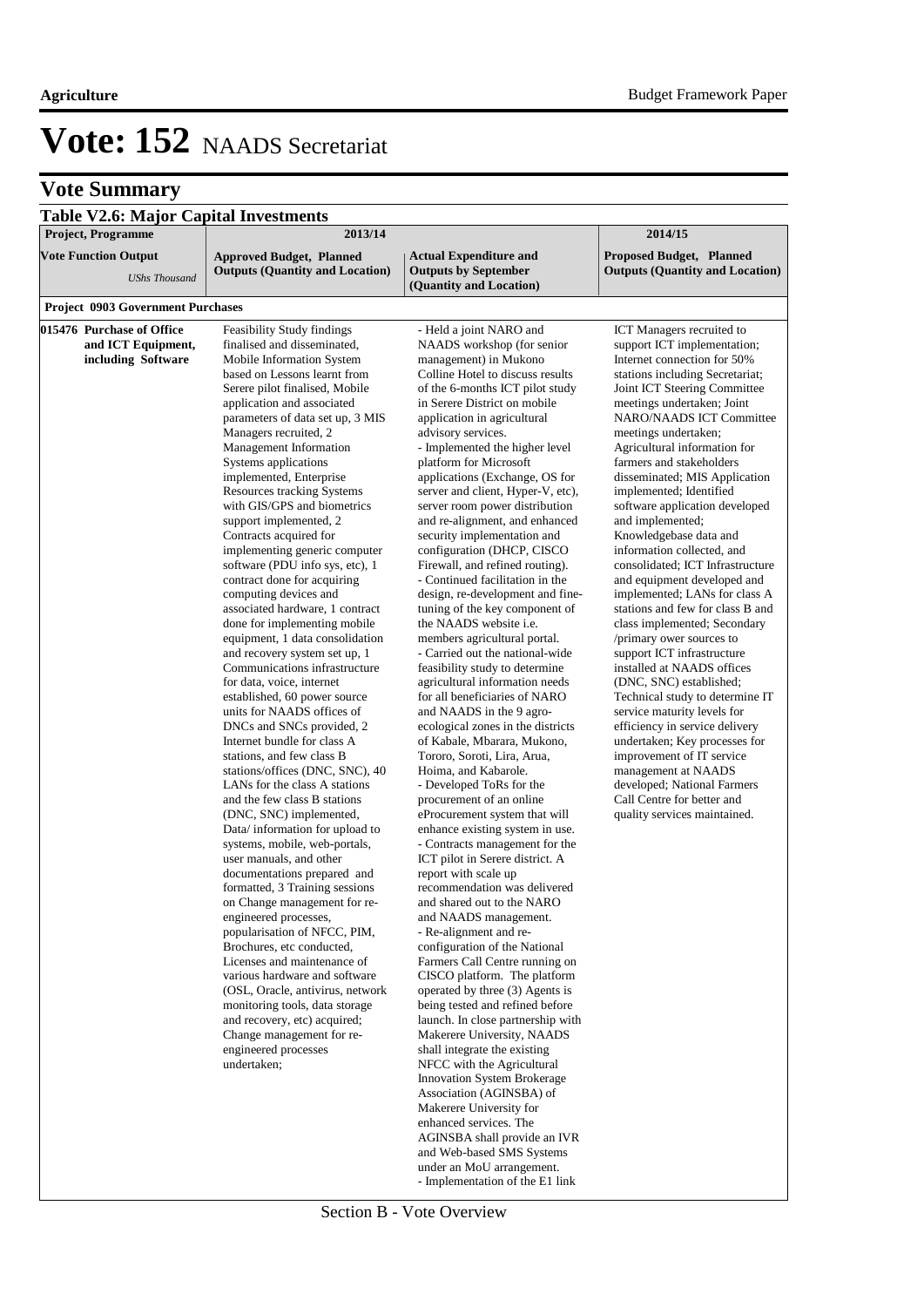### **Vote Summary**

| <b>Project, Programme</b>                                                                   | 2013/14                                                                   | 2014/15                                                                                                                                        |                                                                           |
|---------------------------------------------------------------------------------------------|---------------------------------------------------------------------------|------------------------------------------------------------------------------------------------------------------------------------------------|---------------------------------------------------------------------------|
| <b>Vote Function Output</b><br><b>UShs Thousand</b>                                         | <b>Approved Budget, Planned</b><br><b>Outputs (Quantity and Location)</b> | <b>Actual Expenditure and</b><br><b>Outputs by September</b>                                                                                   | <b>Proposed Budget, Planned</b><br><b>Outputs (Quantity and Location)</b> |
|                                                                                             |                                                                           | (Quantity and Location)<br>in support of National Farmers<br>Call Centre. The link can<br>support 256 calls (in-<br>coming/out-going) at once. |                                                                           |
| Total<br>4,871,640<br>4,871,640<br><b>GoU</b> Development<br><b>External Financing</b><br>0 |                                                                           | 0<br>0<br>0                                                                                                                                    | 3,882,000<br>3,882,000<br>$\theta$                                        |

#### **(iv) Vote Actions to improve Priority Sector Outomes**

Facilitation of extension service delivery in all sub counties is being undertaken in an effort to scale up access to advisory service information by farmers countrywide. In addition the programme is continuosly mobilising farmers into groups for purposes of collective production,resource mobilisation and increased farm outputs as well participation.

| 2013/14 Planned Actions:                                                                                                                                                                                                     | <b>Table V2.7: Priority Vote Actions to Improve Sector Performance</b><br>2013/14 Actions by Sept:                                                                                                                                                                                                                                                                                                             | 2014/15 Planned Actions:                                                                                                                                                                                                 |                                                                                                                   |
|------------------------------------------------------------------------------------------------------------------------------------------------------------------------------------------------------------------------------|----------------------------------------------------------------------------------------------------------------------------------------------------------------------------------------------------------------------------------------------------------------------------------------------------------------------------------------------------------------------------------------------------------------|--------------------------------------------------------------------------------------------------------------------------------------------------------------------------------------------------------------------------|-------------------------------------------------------------------------------------------------------------------|
|                                                                                                                                                                                                                              |                                                                                                                                                                                                                                                                                                                                                                                                                |                                                                                                                                                                                                                          | <b>MT Strategy:</b>                                                                                               |
|                                                                                                                                                                                                                              | Sector Outcome 2: Improved markets and increase in value addition                                                                                                                                                                                                                                                                                                                                              |                                                                                                                                                                                                                          |                                                                                                                   |
| Vote Function: 01 54 Agriculture Advisory Services                                                                                                                                                                           |                                                                                                                                                                                                                                                                                                                                                                                                                |                                                                                                                                                                                                                          |                                                                                                                   |
| VF Performance Issue:                                                                                                                                                                                                        | Streamlining extension service delivery at sub county level.                                                                                                                                                                                                                                                                                                                                                   |                                                                                                                                                                                                                          |                                                                                                                   |
|                                                                                                                                                                                                                              |                                                                                                                                                                                                                                                                                                                                                                                                                | - Harmonising NAADS<br><b>Advisory service providers</b><br>with the traditional                                                                                                                                         | Mainstreaming extension<br>service delivery to single spine<br>approach                                           |
|                                                                                                                                                                                                                              |                                                                                                                                                                                                                                                                                                                                                                                                                | <b>Governmnet extension</b><br>workers.                                                                                                                                                                                  |                                                                                                                   |
|                                                                                                                                                                                                                              | Sector Outcome 3: Improvement in the enabling environment & Institutional strengthening                                                                                                                                                                                                                                                                                                                        |                                                                                                                                                                                                                          |                                                                                                                   |
|                                                                                                                                                                                                                              |                                                                                                                                                                                                                                                                                                                                                                                                                |                                                                                                                                                                                                                          |                                                                                                                   |
| Vote Function: 01 54 Agriculture Advisory Services                                                                                                                                                                           |                                                                                                                                                                                                                                                                                                                                                                                                                |                                                                                                                                                                                                                          |                                                                                                                   |
| VF Performance Issue:                                                                                                                                                                                                        | Lower Medium Term Expenditure Framework (MTEF) ceiling relative to the ATAAS project budget<br>provisions resulting into a substantial financing gap for implementing programme activities                                                                                                                                                                                                                     |                                                                                                                                                                                                                          |                                                                                                                   |
| Capacity buiding of 2,728<br><b>Agricutural Advisory Service</b><br>Providers (AASPs) and 1,364<br><b>Sub County NAADS</b><br>Cordinators (SNCs) and 112<br><b>District NAADS</b><br>Coordinators (DNCs)                     | - 214 SNCs, AASPS and<br>DARST members trained in<br>aspects of MSIPs and adaptive<br>research (Kachwekano<br>ZARDI).<br>- 210 AASP & SNCs trained<br>on MSIP establishment and<br>functioning (Mbarara ZARDI).<br>- 114 participants participated<br>(SNCs & AASPs trained on<br>Farm Planning, Enterprise<br>Selection, enterprise mix and<br>participatory enterprise<br>selection tools (Ngetta<br>ZARDI). | - Continue with capacity<br>buiding of 2,728 Agricutural<br><b>Advisory Service Providers</b><br>(AASPs) and 1,364 Sub<br><b>County NAADS Cordinators</b><br>(SNCs) and 112 District<br><b>NAADS Coordinators (DNCs)</b> | <b>Conducting Regional/Zonal</b><br>trainings for estension service<br>providers.                                 |
| VF Performance Issue:<br>Developing capacity of input<br>dealers in the nine (9) zones;<br>Organising training<br>programmes for members of<br>community foundation seed<br>and planting materials<br>multiplication centers | Mismatch of Supply and demand of planting seeds and stocking materials<br>- 70 Agro - input dealers<br>trained in Ngetta ZARDI                                                                                                                                                                                                                                                                                 | - Developing capacity of input<br>dealers in the nine (9) zones;<br><b>Organising training</b><br>programmes for members of<br>community foundation seed<br>and planting materials<br>multiplication centers.            | Work with the public and<br>private sectors to increase<br>supply of improved planting<br>and stocking materials. |

Section B - Vote Overview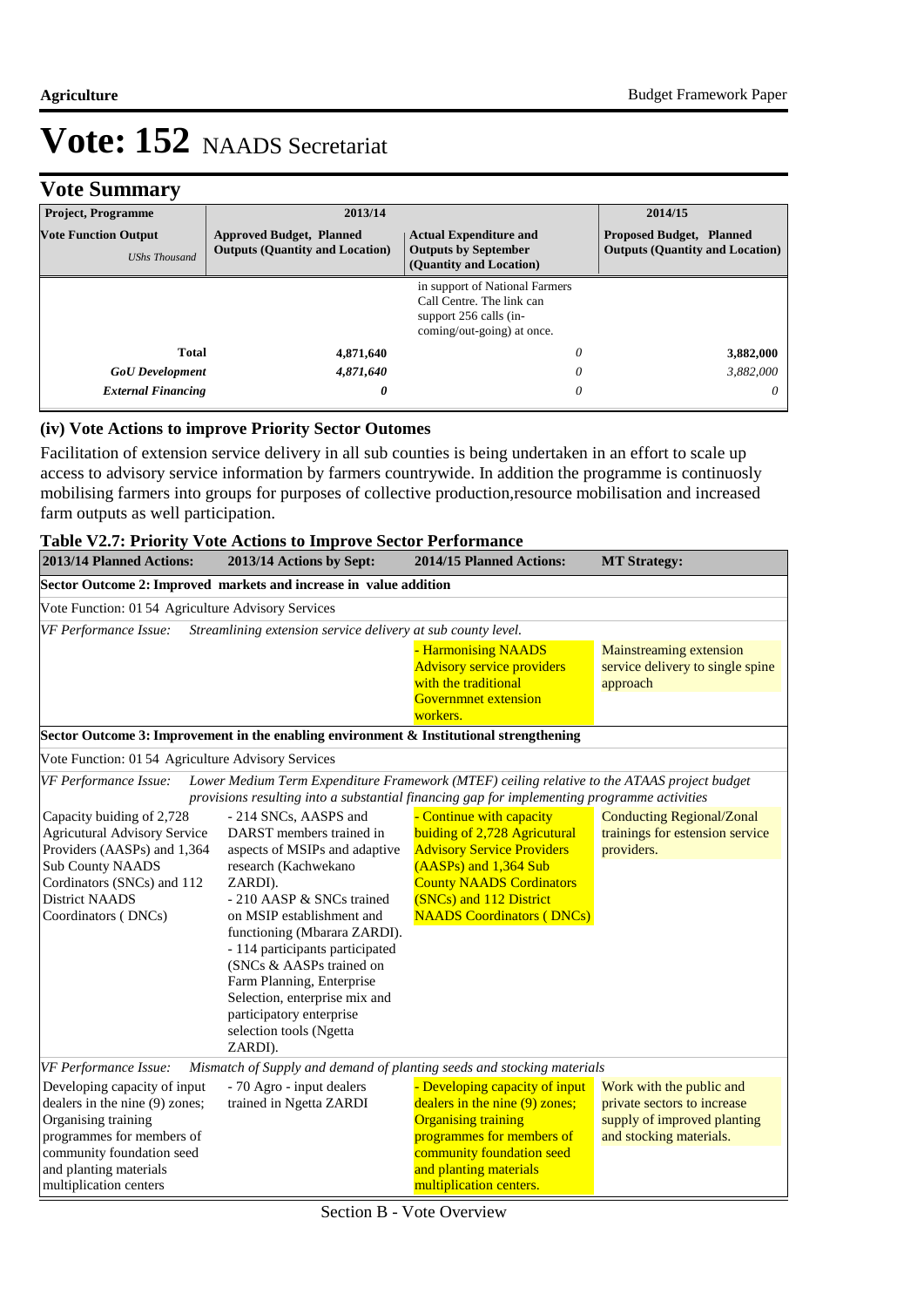### **Vote Summary**

### *V3 Proposed Budget Allocations for 2014/15 and the Medium Term*

*This section sets out the proposed vote budget allocations for 2014/15 and the medium term, including major areas of expenditures and any notable changes in allocations.* 

#### **Table V3.1: Past Outturns and Medium Term Projections by Vote Function\***

|                                    |                           |                        | 2013/14                            | <b>MTEF Budget Projections</b> |         |         |
|------------------------------------|---------------------------|------------------------|------------------------------------|--------------------------------|---------|---------|
|                                    | 2012/13<br><b>Outturn</b> | Appr.<br><b>Budget</b> | <b>Spent by</b><br><b>End Sept</b> | 2014/15                        | 2015/16 | 2016/17 |
| Vote: 152 NAADS Secretariat        |                           |                        |                                    |                                |         |         |
| 0154 Agriculture Advisory Services | 43.448                    | 47.119                 | 2.194                              | 77.119                         | 89.716  | 93.532  |
| <b>Total for Vote:</b>             | 43.448                    | 47.119                 | 2.194                              | 77.119                         | 89.716  | 93.532  |

#### **(i) The Total Budget over the Medium Term**

FY 2013/14 ( 47.118 bn) ; FY 2014/15 ( 54.584) ; FY 2015/16 ( 56.987). The total resource allocation is expected to increase over the Financial Years.

#### **(ii) The major expenditure allocations in the Vote for 2014/15**

The total resource allocation for FY 2014/15 is UGX 47.118 billion;

015402: Technology promotion for priority commodities and farmers access to information has been allocated UGX 7.813 billion (16.5%) of the budget as national technology fund for strategic support to priority commodities.

015401: Farmer Institutional Development has been allocated UGX 2.04 billion (4.33%) of the budget to promote Farmer Institutional Development (FID) activities.

015407: Joint prioritization, planning for adaptive research has been allocated UGX 2.064 billion (4.38%) to technology multiplication for priority commodities in line with key enterprises in the different agro ecological zones.

015410: Public -Private Partnerships for agro-processing and value addition for priority commodities under CCF has been allocated UGX 8.277 billion (17.5%) to promote PPPs for agro-processing and value addition for priority commodities under CCF.

015408: Sustainable land management has been allocated UGX 1.348 billion (2.86%) to improve farmers access and utilization improved natural resource and land management practices.

015476: ICT has been allocated UGX 3.882 billion (8.23%) to leverage the utilization of ICT in extension service delivery as well as programme monitoring and evaluation.

#### **(iii) The major planned changes in resource allocations within the Vote for 2014/15**

Increase in budget allocations for National technology fund for strategic support to priority commodities under the commodity approach; increase in budget allocations to technology multiplication to avail farmers with improved technologies ; increase in budget allocations to establish Publicc private partnerships for agro processing and value addition.The initiatiative is aimed at spurring increased production and productivity of farming enterprises to boost household incomes and food security as well as value addition technologies for agriculture commercialisation.

#### **Table V3.2: Key Changes in Vote Resource Allocation**

| <b>Justification for proposed Changes in</b><br><b>Expenditure and Outputs</b> |  |
|--------------------------------------------------------------------------------|--|
|                                                                                |  |
|                                                                                |  |
|                                                                                |  |
| $-7.130$ The initiatiative is aimed at spurring                                |  |
| increased production and productivity of                                       |  |
| farming enterprises to boost household                                         |  |
| incomes and food security.                                                     |  |
|                                                                                |  |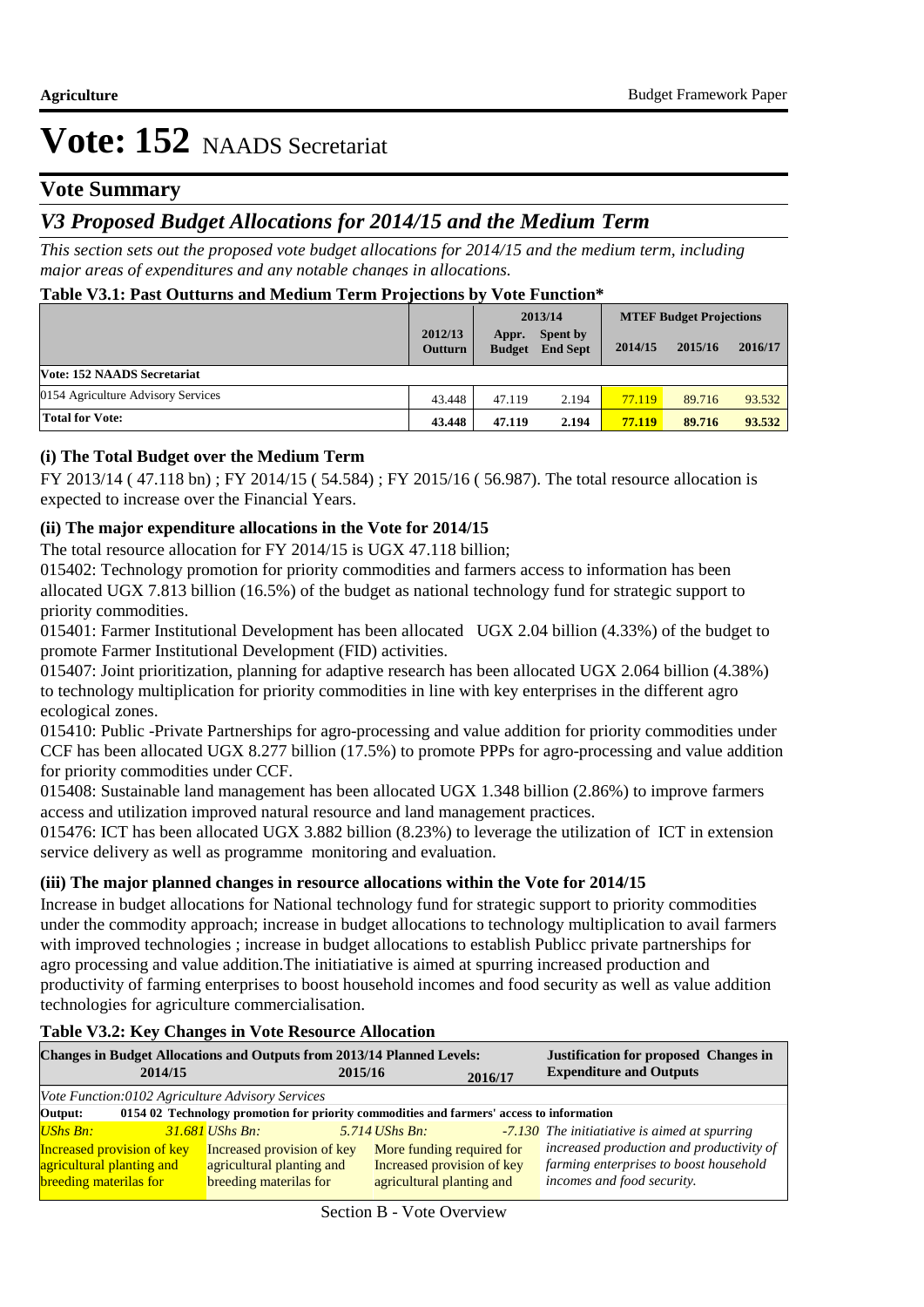### **Vote Summary**

| <b>Changes in Budget Allocations and Outputs from 2013/14 Planned Levels:</b><br>2014/15                                                                                                                                        |                                                                                                                                                               | 2015/16 | 2016/17                                                                                                                    |              | <b>Justification for proposed Changes in</b><br><b>Expenditure and Outputs</b>                                                                                                            |
|---------------------------------------------------------------------------------------------------------------------------------------------------------------------------------------------------------------------------------|---------------------------------------------------------------------------------------------------------------------------------------------------------------|---------|----------------------------------------------------------------------------------------------------------------------------|--------------|-------------------------------------------------------------------------------------------------------------------------------------------------------------------------------------------|
| priority commodities under<br>the commodity approach;<br>and special<br>interventions/strategic<br>support                                                                                                                      | priority commodities under<br>the commodity approach;<br>and special<br>interventions/strategic<br>support                                                    |         | breeding materilas for<br>priority commodities under<br>the commodity approach;<br>and special<br>ionterventions/strategic |              |                                                                                                                                                                                           |
| Output:                                                                                                                                                                                                                         | 0154 05 Planning, monitoring/quality assurance and evaluation                                                                                                 |         | support                                                                                                                    |              |                                                                                                                                                                                           |
| <b>UShs Bn:</b><br>The output targets and<br><b>resources have reduced due</b><br>to reallocations of budget to<br>core programme outputs.                                                                                      | $-1.877$ UShs Bn:                                                                                                                                             |         | 3.316 UShs Bn:                                                                                                             |              | -4.514 More resources are being focussed to<br>technology promotion for increased<br>impact on the priority commodities<br>under the Governmnet Commodity<br>approach.                    |
| Output:                                                                                                                                                                                                                         |                                                                                                                                                               |         |                                                                                                                            |              | 0154 10 Public-Private Partnerships for agro-processing and value addition for priority commodities under CCF                                                                             |
| <b>UShs Bn:</b><br>The implementation<br>modalities for<br>commercialing Challeng<br>Fund (CCF) have been<br>reviewed and thresholds<br>increased for window<br>$1(Zonal/Inter-distribt level)$ $1(Zonal/Inter-distribt level)$ | $2.927$ UShs Bn:<br>The implementation<br>modalities for<br>commercialing Challeng<br>Fund (CCF) have been<br>reviewed and thresholds<br>increased for window |         | $-6.336$ UShs Bn:                                                                                                          |              | -6.336 The CCF grants will contribute to<br>agriculture commercilisation through<br>provision of value addition and agro<br>processing technologies under Public<br>Private Partnerships. |
| Output:                                                                                                                                                                                                                         | 0154 75 Purchase of Motor Vehicles and Other Transport Equipment                                                                                              |         |                                                                                                                            |              |                                                                                                                                                                                           |
| <b>UShs Bn:</b><br>Governmnet ban on<br>procuremnet of motor<br>vehicles.                                                                                                                                                       | $-2.410$ UShs Bn:                                                                                                                                             |         | $-2.410$ UShs Bn:                                                                                                          |              | -2.410 Governmnet ban on procuremnet of<br>motor vehicles.                                                                                                                                |
| Output:                                                                                                                                                                                                                         | 0154 76 Purchase of Office and ICT Equipment, including Software                                                                                              |         |                                                                                                                            |              |                                                                                                                                                                                           |
| <b>UShs Bn:</b><br><b>Bulk procurement of the</b><br>office and ICT equipment<br>had been planned for FY<br>2013/14.                                                                                                            | $-0.990$ UShs Bn:                                                                                                                                             |         | $-0.004$ UShs Bn:                                                                                                          | $-4.872$ N/A |                                                                                                                                                                                           |

### *V4: Vote Challenges for 2014/15 and the Medium Term*

*This section sets out the major challenges the vote faces in 2014/15 and the medium term which the vote has been unable to address in its spending plans.*

Inadequate availability of quality seed/planting and stocking materials has been a major constraint for the sector. Collaboration with private sector players and NARO in research as well as technology development is important.

#### **Table V4.1: Additional Output Funding Requests**

| <b>Additional Requirements for Funding and</b><br><b>Outputs in 2014/15:</b>                        | <b>Justification of Requirement for</b><br><b>Additional Outputs and Funding</b> |  |  |  |
|-----------------------------------------------------------------------------------------------------|----------------------------------------------------------------------------------|--|--|--|
| Vote Function:0102 Agriculture Advisory Services                                                    |                                                                                  |  |  |  |
| Output:<br>0154 02 Technology promotion for priority commodities and farmers' access to information |                                                                                  |  |  |  |
| UShs Bn:<br>0.000                                                                                   |                                                                                  |  |  |  |
| Strategic support and special interventions to farmers in                                           |                                                                                  |  |  |  |
| various district local governments in line with agriculture                                         |                                                                                  |  |  |  |
| sector priorities including Tea and Cocoa had                                                       |                                                                                  |  |  |  |
| 0154 03 Agri-business development and market linkage<br>Output:                                     |                                                                                  |  |  |  |
| $UShs Bn:$<br>0.000                                                                                 |                                                                                  |  |  |  |
| - Establishmet of collaborations/MOUs with key                                                      |                                                                                  |  |  |  |
| financial/credit institutions to boost farmers access to credit.                                    |                                                                                  |  |  |  |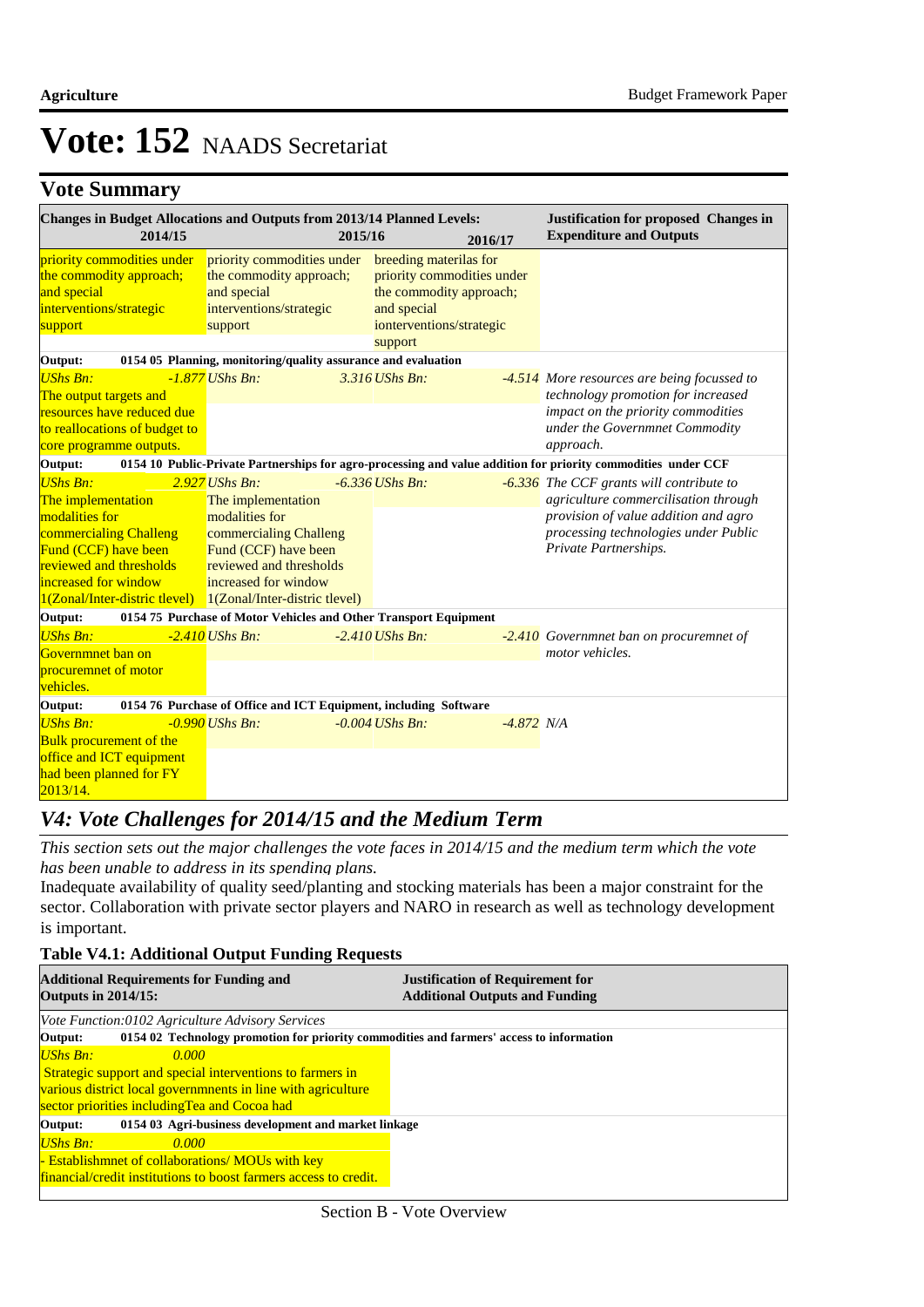### **Vote Summary**

| <b>Additional Requirements for Funding and</b><br><b>Outputs in 2014/15:</b> |                                                           | <b>Justification of Requirement for</b><br><b>Additional Outputs and Funding</b>                                                 |
|------------------------------------------------------------------------------|-----------------------------------------------------------|----------------------------------------------------------------------------------------------------------------------------------|
| Output:                                                                      | 0154 06 Secretariat Programme management and coordination |                                                                                                                                  |
| <b>UShs Bn:</b>                                                              | 2.000                                                     | In the FY 2013/14 a budget cut of UGX 2 billion from non-wage<br>recurrent was effected and to date it has not been replenished. |
|                                                                              |                                                           | This is meant to meet rent and water, eletricty, security, NAADS<br>Board facilitation for the NAADS Secretariat.                |

*This section discusses how the vote's plans will address and respond to the cross-cutting policy, issues of gender and equity; HIV/AIDS; and the Environment, and other budgetary issues such as Arrears and NTR..* 

#### **(i) Cross-cutting Policy Issues**

#### *(i) Gender and Equity*

Under Farmer Institutional Development (FID) , 11220 farmer group registration certificates to be procured; 44000 farmer group Registration Forms to be procured; Database/inventory established for emerging and existing Youth, Women and People With Disabilities groups in the 111 district LGs and KCCA KCCA; 180 groups of Youth, Women, people in special needs and PWD farmers gender mainstreamed in 9 zones; The allocation cuts across various output areas and allocation likewise across the vote outout areas. Under FID the allocation is shs. 66,440,000=

#### *(ii) HIV/AIDS*

Identifying, training and supporting of HIV and AIDS farming Youth, Women and PWDs; the funding has been earmarked under Farmer Institutional Development.

#### *(iii) Environment*

Nine (9) Sustainable Land Management (SLM) specialists will be recruited to promte large scale adoption of SLM technologies and approaches,allocated UGX 548,000,000= ; while Tecchnology Link and Innovation Officers based at nine agro-ecological zones/ZARDIs will ensure soil conservation and mainstreaming the adoption of natural resource management practices among farmers have been allocated UGX 695,385,000=

#### **(ii) Payment Arrears**

The table below shows all the payment arrears outstanding for the Vote:

NAADS Secretariat is still undergoing Agricultural Sector reforms and the board's mandate to recruit was inaugurated recently and may not be in position to finalize with the recruitment process by the close of the financial year.

The vacant positions are as follows;

Existing Vacant Positions as per the NAADS Structure

1. Manager Youth, Women and People with Disability

2. Quality Assurance Officer

3. Forensic Investigation Officer

4. Compliance and Risk Officer

5. Stores/Accounts Assistant 

6. Technology Link and Innovations Officer – Kabale ZARDI

7. Administration Officer

8. Accountant

9. National Farmers leadership Centre Officer

#### **(ii) Non Tax Revenue Collections**

The table below shows Non-Tax Revenues that will be collected under the Vote: